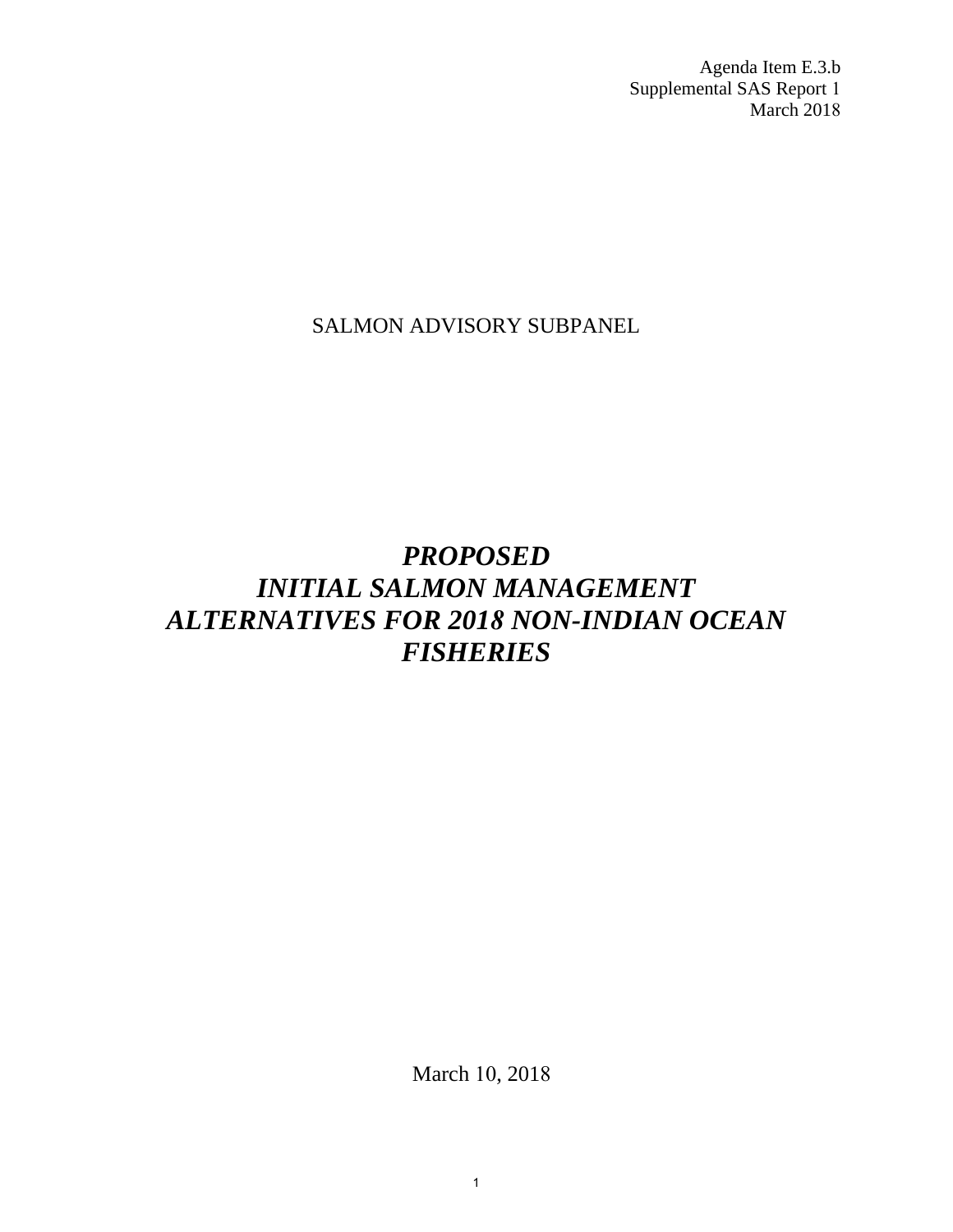| TABLE 1. 2018 Commercial troll management Alternatives for non-Indian ocean salmon fisheries - SAS proposed. (Page 1 of 10)<br>Saturday, March 10, 2018, 9:21 AM                                                                                                                                                                                                                                                                                                                                                                                                                                                                                                                                                                                                                                                                                     |                                                                                                                                                                                                                                                                                                                                                                                                                                                                                                                                                                                                                                                                                                                                                                                                                                                                                       |                                                                                                                                                                                                                                                                                                                                                                                                                                                                                                                                                                                                                                                                                                                                                                                                                                                                            |  |
|------------------------------------------------------------------------------------------------------------------------------------------------------------------------------------------------------------------------------------------------------------------------------------------------------------------------------------------------------------------------------------------------------------------------------------------------------------------------------------------------------------------------------------------------------------------------------------------------------------------------------------------------------------------------------------------------------------------------------------------------------------------------------------------------------------------------------------------------------|---------------------------------------------------------------------------------------------------------------------------------------------------------------------------------------------------------------------------------------------------------------------------------------------------------------------------------------------------------------------------------------------------------------------------------------------------------------------------------------------------------------------------------------------------------------------------------------------------------------------------------------------------------------------------------------------------------------------------------------------------------------------------------------------------------------------------------------------------------------------------------------|----------------------------------------------------------------------------------------------------------------------------------------------------------------------------------------------------------------------------------------------------------------------------------------------------------------------------------------------------------------------------------------------------------------------------------------------------------------------------------------------------------------------------------------------------------------------------------------------------------------------------------------------------------------------------------------------------------------------------------------------------------------------------------------------------------------------------------------------------------------------------|--|
| A. SEASON ALTERNATIVE DESCRIPTIONS                                                                                                                                                                                                                                                                                                                                                                                                                                                                                                                                                                                                                                                                                                                                                                                                                   |                                                                                                                                                                                                                                                                                                                                                                                                                                                                                                                                                                                                                                                                                                                                                                                                                                                                                       |                                                                                                                                                                                                                                                                                                                                                                                                                                                                                                                                                                                                                                                                                                                                                                                                                                                                            |  |
| <b>ALTERNATIVE I</b>                                                                                                                                                                                                                                                                                                                                                                                                                                                                                                                                                                                                                                                                                                                                                                                                                                 | <b>ALTERNATIVE II</b>                                                                                                                                                                                                                                                                                                                                                                                                                                                                                                                                                                                                                                                                                                                                                                                                                                                                 | <b>ALTERNATIVE III</b>                                                                                                                                                                                                                                                                                                                                                                                                                                                                                                                                                                                                                                                                                                                                                                                                                                                     |  |
| <b>North of Cape Falcon</b>                                                                                                                                                                                                                                                                                                                                                                                                                                                                                                                                                                                                                                                                                                                                                                                                                          | <b>North of Cape Falcon</b>                                                                                                                                                                                                                                                                                                                                                                                                                                                                                                                                                                                                                                                                                                                                                                                                                                                           | <b>North of Cape Falcon</b>                                                                                                                                                                                                                                                                                                                                                                                                                                                                                                                                                                                                                                                                                                                                                                                                                                                |  |
| <b>Supplemental Management Information</b>                                                                                                                                                                                                                                                                                                                                                                                                                                                                                                                                                                                                                                                                                                                                                                                                           | <b>Supplemental Management Information</b>                                                                                                                                                                                                                                                                                                                                                                                                                                                                                                                                                                                                                                                                                                                                                                                                                                            | <b>Supplemental Management Information</b>                                                                                                                                                                                                                                                                                                                                                                                                                                                                                                                                                                                                                                                                                                                                                                                                                                 |  |
| Model #: Coho-X, Chinook X                                                                                                                                                                                                                                                                                                                                                                                                                                                                                                                                                                                                                                                                                                                                                                                                                           | Model #: Coho-X, Chinook X                                                                                                                                                                                                                                                                                                                                                                                                                                                                                                                                                                                                                                                                                                                                                                                                                                                            | Model #: Coho-X, Chinook X                                                                                                                                                                                                                                                                                                                                                                                                                                                                                                                                                                                                                                                                                                                                                                                                                                                 |  |
| 1. Overall non-Indian TAC: 75,000 Chinook and 47,600<br>coho marked with a healed adipose fin clip (marked).<br>2. Non-Indian commercial troll TAC: 37,500 Chinook and<br>5.600 marked coho.<br>3. Trade: May be considered at the April Council meeting.<br>4. Overall Chinook and/or coho TACs may need to be<br>reduced or fisheries adjusted to meet NMFS ESA<br>guidance, FMP requirements, upon conclusion of<br>negotiations in the North of Falcon forum, or upon<br>receipt of preseason catch and abundance expectations<br>for Canadian and Alaskan fisheries.                                                                                                                                                                                                                                                                            | 1. Overall non-Indian TAC: 60,000 Chinook and 35,000<br>coho marked with a healed adipose fin clip (marked).<br>2. Non-Indian commercial troll TAC: 30,000 Chinook and<br>5.600 marked coho.<br>3. Trade:<br>4. Overall Chinook and/or coho TACs may need to be<br>reduced or fisheries adjusted to meet NMFS ESA<br>guidance, FMP requirements, upon conclusion of<br>negotiations in the North of Falcon forum, or upon<br>receipt of preseason catch and abundance expectations<br>for Canadian and Alaskan fisheries.                                                                                                                                                                                                                                                                                                                                                             | 1. Overall non-Indian TAC: 45,000 Chinook and 20,000<br>coho marked with a healed adipose fin clip (marked).<br>2. Non-Indian commercial troll TAC: 22,500 Chinook and<br>3.200 coho.<br>3. Trade:<br>4. Overall Chinook and/or coho TACs may need to be<br>reduced or fisheries adjusted to meet NMFS ESA<br>guidance, FMP requirements, upon conclusion of<br>negotiations in the North of Falcon forum, or upon receipt<br>of preseason catch and abundance expectations for<br>Canadian and Alaskan fisheries.                                                                                                                                                                                                                                                                                                                                                         |  |
|                                                                                                                                                                                                                                                                                                                                                                                                                                                                                                                                                                                                                                                                                                                                                                                                                                                      |                                                                                                                                                                                                                                                                                                                                                                                                                                                                                                                                                                                                                                                                                                                                                                                                                                                                                       |                                                                                                                                                                                                                                                                                                                                                                                                                                                                                                                                                                                                                                                                                                                                                                                                                                                                            |  |
| U.S./Canada Border to Cape Falcon<br>• May 1 through the earlier of June 30 or 25,000 Chinook,<br>no more than 7,800 of which may be caught in the area<br>between the U.S./Canada border and the Queets River<br>and no more than 7,000 of which may be caught in the<br>area between Leadbetter Pt. and Cape Falcon (C.8).<br>Open seven days per week (C.1). All salmon, except coho<br>(C.4, C.7). Chinook minimum size limit of 28 inches total<br>length (B). Vessels in possession of salmon north of the<br>Queets River may not cross the Queets River line without<br>first notifying WDFW at 360-249-1215 with area fished,                                                                                                                                                                                                               | U.S./Canada Border to Cape Falcon<br>• May 1 through the earlier of June 30 or 18,000 Chinook,<br>no more than 5,600 of which may be caught in the area<br>between the U.S./Canada border and the Queets River<br>and no more than 5,000 of which may be caught in the<br>area between Leadbetter Pt. and Cape Falcon (C.8).<br>• Open seven days per week.<br>• May 10-June 30: in the area between the U.S./Canada<br>border and the Queets River, landing and possession<br>limit of 50 Chinook per vessel per landing week<br>(Thursday through Wednesday) (C.1, C.6).<br>All salmon, except coho (C.4, C.7). Chinook minimum size<br>limit of 28 inches total length (B). Vessels in possession of<br>salmon north of the Queets River may not cross the<br>Queets River line without first notifying WDFW at 360-249-<br>1215 with area fished, total Chinook and halibut catch | U.S./Canada Border to Cape Falcon<br>• May 1 through the earlier of June 15 or 11,300 Chinook,<br>no more than 3,500 of which may be caught in the area<br>between the U.S./Canada border and the Queets River<br>and no more than 3,100 of which may be caught in the<br>area between Leadbetter Pt. and Cape Falcon (C.8).<br>• May 1-8; open seven days per week.<br>• May 11-June 15; open five days per week (Friday through<br>Tuesday). Landing and possession limit of 40 Chinook<br>per vessel per open period will be in place (C.1, C.6).<br>All salmon, except coho (C.4, C.7). Chinook minimum size<br>limit of 28 inches total length (B). Vessels in possession of<br>salmon north of the Queets River may not cross the Queets<br>River line without first notifying WDFW at 360-249-1215 with<br>area fished, total Chinook and halibut catch aboard, and |  |
| total Chinook and halibut catch aboard, and destination.<br>Vessels in possession of salmon south of the Queets River<br>may not cross the Queets River line without first notifying<br>WDFW at 360-249-1215 with area fished, total Chinook<br>and halibut catch aboard, and destination. See compliance<br>requirements (C.1) and gear restrictions and definitions<br>(C.2, C.3). When it is projected that approximately 75% of<br>the overall Chinook guideline has been landed, or<br>approximately 75% of the Chinook subarea guideline has<br>been landed in the area between the U.S./Canada border<br>and the Queets River, or approximately 75% of the<br>Chinook subarea guideline has been landed in the area<br>between Leadbetter Pt. and Cape Falcon, inseason action<br>will be considered to ensure the guideline is not exceeded. | aboard, and destination. Vessels in possession of salmon<br>south of the Queets River may not cross the Queets River<br>line without first notifying WDFW at 360-249-1215 with<br>area fished, total Chinook and halibut catch aboard, and<br>destination. See compliance requirements (C.1) and gear<br>restrictions and definitions (C.2, C.3). When it is projected<br>that approximately 75% of the overall Chinook guideline<br>has been landed, or approximately 75% of the Chinook<br>subarea guideline has been landed in the area between<br>the U.S./Canada border and the Queets River, or<br>approximately 75% of the Chinook subarea guideline has<br>been landed in the area between Leadbetter Pt. and Cape<br>Falcon, inseason action will be considered to ensure the<br>guideline is not exceeded.                                                                  | destination. Vessels in possession of salmon south of the<br>Queets River may not cross the Queets River line without<br>first notifying WDFW at 360-249-1215 with area fished, total<br>Chinook and halibut catch aboard, and destination. See<br>compliance requirements (C.1) and gear restrictions and<br>definitions (C.2, C.3). When it is projected that<br>approximately 50% of the overall Chinook guideline has<br>been landed, or approximately 50% of the Chinook subarea<br>guideline has been landed in the area between the<br>U.S./Canada border and the Queets River, or approximately<br>50% of the Chinook subarea guideline has been landed in<br>the area between Leadbetter Pt. and Cape Falcon,<br>inseason action will be considered to ensure the guideline<br>is not exceeded.                                                                   |  |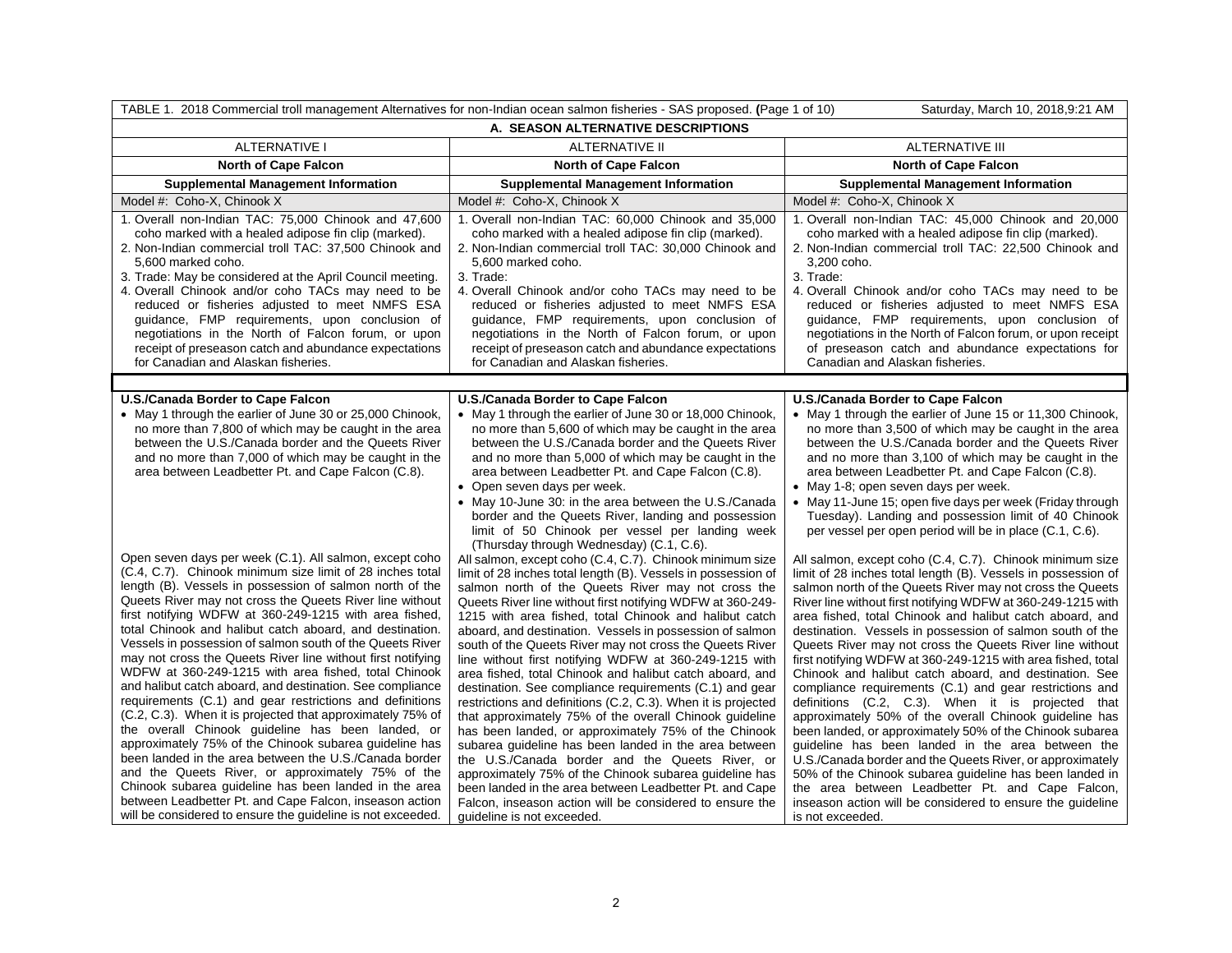| TABLE 1. 2018 Commercial troll management Alternatives for non-Indian ocean salmon fisheries - SAS Proposed. (Page 2 of 10)<br>Saturday, March 10, 2018, 9:21<br>AM                                                                                                                                                                                                                                                                                                                                                                                                                                                                                                                                                                                                                                                                                                                                                                                                                                                                                                                                                                                                                                                                                                                                                                                                                                             |                                                                                                                                                                                                                                                                                                                                                                                                                                                                                                                                                                                                                                                                                                                                                                                                                                                                                                                                                                                                                                                                                                                                                                                                                                                                                                                                                        |                                                                                                                                                                                                                                                                                                                                                                                                                                                                                                                                                                                                                                                                                                                                                                                                                                                                                                                                                                                                                                                                                                                                                                                                                                                                           |  |
|-----------------------------------------------------------------------------------------------------------------------------------------------------------------------------------------------------------------------------------------------------------------------------------------------------------------------------------------------------------------------------------------------------------------------------------------------------------------------------------------------------------------------------------------------------------------------------------------------------------------------------------------------------------------------------------------------------------------------------------------------------------------------------------------------------------------------------------------------------------------------------------------------------------------------------------------------------------------------------------------------------------------------------------------------------------------------------------------------------------------------------------------------------------------------------------------------------------------------------------------------------------------------------------------------------------------------------------------------------------------------------------------------------------------|--------------------------------------------------------------------------------------------------------------------------------------------------------------------------------------------------------------------------------------------------------------------------------------------------------------------------------------------------------------------------------------------------------------------------------------------------------------------------------------------------------------------------------------------------------------------------------------------------------------------------------------------------------------------------------------------------------------------------------------------------------------------------------------------------------------------------------------------------------------------------------------------------------------------------------------------------------------------------------------------------------------------------------------------------------------------------------------------------------------------------------------------------------------------------------------------------------------------------------------------------------------------------------------------------------------------------------------------------------|---------------------------------------------------------------------------------------------------------------------------------------------------------------------------------------------------------------------------------------------------------------------------------------------------------------------------------------------------------------------------------------------------------------------------------------------------------------------------------------------------------------------------------------------------------------------------------------------------------------------------------------------------------------------------------------------------------------------------------------------------------------------------------------------------------------------------------------------------------------------------------------------------------------------------------------------------------------------------------------------------------------------------------------------------------------------------------------------------------------------------------------------------------------------------------------------------------------------------------------------------------------------------|--|
| A. SEASON ALTERNATIVE DESCRIPTIONS                                                                                                                                                                                                                                                                                                                                                                                                                                                                                                                                                                                                                                                                                                                                                                                                                                                                                                                                                                                                                                                                                                                                                                                                                                                                                                                                                                              |                                                                                                                                                                                                                                                                                                                                                                                                                                                                                                                                                                                                                                                                                                                                                                                                                                                                                                                                                                                                                                                                                                                                                                                                                                                                                                                                                        |                                                                                                                                                                                                                                                                                                                                                                                                                                                                                                                                                                                                                                                                                                                                                                                                                                                                                                                                                                                                                                                                                                                                                                                                                                                                           |  |
| <b>ALTERNATIVE I</b>                                                                                                                                                                                                                                                                                                                                                                                                                                                                                                                                                                                                                                                                                                                                                                                                                                                                                                                                                                                                                                                                                                                                                                                                                                                                                                                                                                                            | <b>ALTERNATIVE II</b>                                                                                                                                                                                                                                                                                                                                                                                                                                                                                                                                                                                                                                                                                                                                                                                                                                                                                                                                                                                                                                                                                                                                                                                                                                                                                                                                  | <b>ALTERNATIVE III</b>                                                                                                                                                                                                                                                                                                                                                                                                                                                                                                                                                                                                                                                                                                                                                                                                                                                                                                                                                                                                                                                                                                                                                                                                                                                    |  |
| U.S./Canada Border to Cape Falcon<br>• July 1-September 19 or 12,500 Chinook or 5,600 coho<br>whichever comes first; no more than 5,200 Chinook may<br>be caught in the area between the U.S./Canada border<br>and the Queets River (C.8).<br>In the area between the U.S./Canada border and the<br>Queets River, a landing and possession limit of 60 Chinook<br>per vessel per landing week (Thursday through<br>Wednesday) will be in place (C.1, C.6).                                                                                                                                                                                                                                                                                                                                                                                                                                                                                                                                                                                                                                                                                                                                                                                                                                                                                                                                                      | U.S./Canada Border to Cape Falcon<br>July 1-September 19 or 12,000 Chinook or 5,600 coho<br>whichever comes first; no more than 5,000 Chinook may<br>be caught in the area between the U.S./Canada border<br>and the Queets River (C.8).                                                                                                                                                                                                                                                                                                                                                                                                                                                                                                                                                                                                                                                                                                                                                                                                                                                                                                                                                                                                                                                                                                               | U.S./Canada Border to Cape Falcon<br>• July 1-September 4 or 11,200 Chinook or 3,200 coho,<br>whichever comes first; no more than 4,700 Chinook may<br>be caught in the area between the U.S./Canada border<br>and the Queets River, and no more than 1,300 Chinook<br>may be caught in the area between Leadbetter Point<br>and Cape Falcon (C.8).<br>• July 1-31; closed to coho retention.<br>• Open July 1-3 then;<br>• July 6-September 4; open five days per week (Friday                                                                                                                                                                                                                                                                                                                                                                                                                                                                                                                                                                                                                                                                                                                                                                                           |  |
| Open seven days per week. Landing and possession limit<br>of 10 coho per vessel per landing week (C.1). All salmon.<br>Chinook minimum size limit of 28 inches total length. Coho<br>minimum size limit of 16 inches total length (B, C.1). All<br>coho must be marked with a healed adipose fin clip (C.8.d).<br>No chum retention north of Cape Alava, Washington in<br>August and September (C.4, C.7). See compliance<br>requirements (C.1) and gear restrictions and definitions<br>(C.2, C.3). Vessels in possession of salmon north of the<br>Queets River may not cross the Queets River line without<br>first notifying WDFW at 360-249-1215 with area fished,<br>total Chinook, coho and halibut catch aboard, and<br>destination. Vessels in possession of salmon south of the<br>Queets River may not cross the Queets River line without<br>first notifying WDFW at 360-249-1215 with area fished,<br>total Chinook, coho and halibut catch aboard, and<br>destination. When it is projected that approximately 75%<br>of the overall Chinook guideline has been landed, or<br>approximately 75% of the Chinook subarea guideline has<br>been landed in the area between the U.S./Canada border<br>to the Queets River, inseason action will be considered to<br>ensure the guideline is not exceeded.                                                                                             | Landing and possession limit of 50 Chinook and 10 coho<br>per landing week (C.1). All salmon. Chinook minimum size<br>limit of 28 inches total length (B, C.1). No chum retention<br>north of Cape Alava, Washington in August and<br>September (C.4, C.7). See compliance requirements<br>(C.1) and gear restrictions and definitions (C.2, C.3).<br>Vessels in possession of salmon north of the Queets River<br>may not cross the Queets River line without first notifying<br>WDFW at 360-249-1215 with area fished, total Chinook,<br>coho and halibut catch aboard, and destination. Vessels<br>in possession of salmon south of the Queets River may not<br>cross the Queets River line without first notifying WDFW at<br>360-249-1215 with area fished, total Chinook, coho and<br>halibut catch aboard, and destination. When it is projected<br>that approximately 75% of the overall Chinook quideline<br>has been landed, or approximately 75% of the Chinook<br>subarea quideline has been landed in the area between<br>the U.S./Canada border to the Queets River, inseason<br>action will be considered to ensure the guideline is not<br>exceeded.<br>For all commercial troll fisheries north of Cape Falcon: Mandatory closed areas include: Salmon troll Yelloweye Rockfish Conservation Area, Cape Flattery and Columbia Control | through Tuesday). Landing and possession limit of 40<br>Chinook per vessel per open period. (C.1).<br>Landing and possession limit of 40 Chinook and 10 coho<br>per open period (C.1). All salmon. Chinook minimum size<br>limit of 28 inches total length (B, C.1). No chum retention<br>north of Cape Alava, Washington in August and<br>September (C.4, C.7). See compliance requirements<br>(C.1) and gear restrictions and definitions (C.2, C.3).<br>Vessels in possession of salmon north of the Queets River<br>may not cross the Queets River line without first notifying<br>WDFW at 360-249-1215 with area fished, total Chinook,<br>coho and halibut catch aboard, and destination. Vessels<br>in possession of salmon south of the Queets River may not<br>cross the Queets River line without first notifying WDFW at<br>360-249-1215 with area fished, total Chinook, coho and<br>halibut catch aboard, and destination. When it is projected<br>that approximately 50% of the overall Chinook quideline<br>has been landed, or approximately 50% of the Chinook<br>subarea guideline has been landed in the area between<br>the U.S./Canada border to the Queets River, inseason<br>action will be considered to ensure the guideline is not<br>exceeded. |  |
| Zones, and beginning August 13, Grays Harbor Control Zone (C.5). Vessels must land and deliver their salmon within 24 hours of any closure of this fishery. Vessels fishing, or in<br>possession of salmon while fishing, north of Leadbetter Point must land and deliver all species of fish within the area and north of Leadbetter Point. Vessels fishing or in possession<br>of salmon while fishing south of Leadbetter Point must land and deliver all species of fish within the area and south of Leadbetter Point, except that Oregon permitted vessels may<br>also land all species of fish in Garibaldi, Oregon. Under state law, vessels must report their catch on a state fish receiving ticket. Oregon State regulations require all fishers landing<br>salmon into Oregon from any fishery between Leadbetter Point, Washington and Cape Falcon, Oregon must notify ODFW within one hour of delivery or prior to transport away from<br>the port of landing by either calling 541-867-0300 ext. 271 or sending notification via e-mail to nfalcon.trollreport@state.or.us. Notification shall include vessel name and number,<br>number of salmon by species, port of landing and location of delivery, and estimated time of delivery. Inseason actions may modify harvest guidelines in later fisheries to achieve or<br>prevent exceeding the overall allowable troll harvest impacts (C.8). |                                                                                                                                                                                                                                                                                                                                                                                                                                                                                                                                                                                                                                                                                                                                                                                                                                                                                                                                                                                                                                                                                                                                                                                                                                                                                                                                                        |                                                                                                                                                                                                                                                                                                                                                                                                                                                                                                                                                                                                                                                                                                                                                                                                                                                                                                                                                                                                                                                                                                                                                                                                                                                                           |  |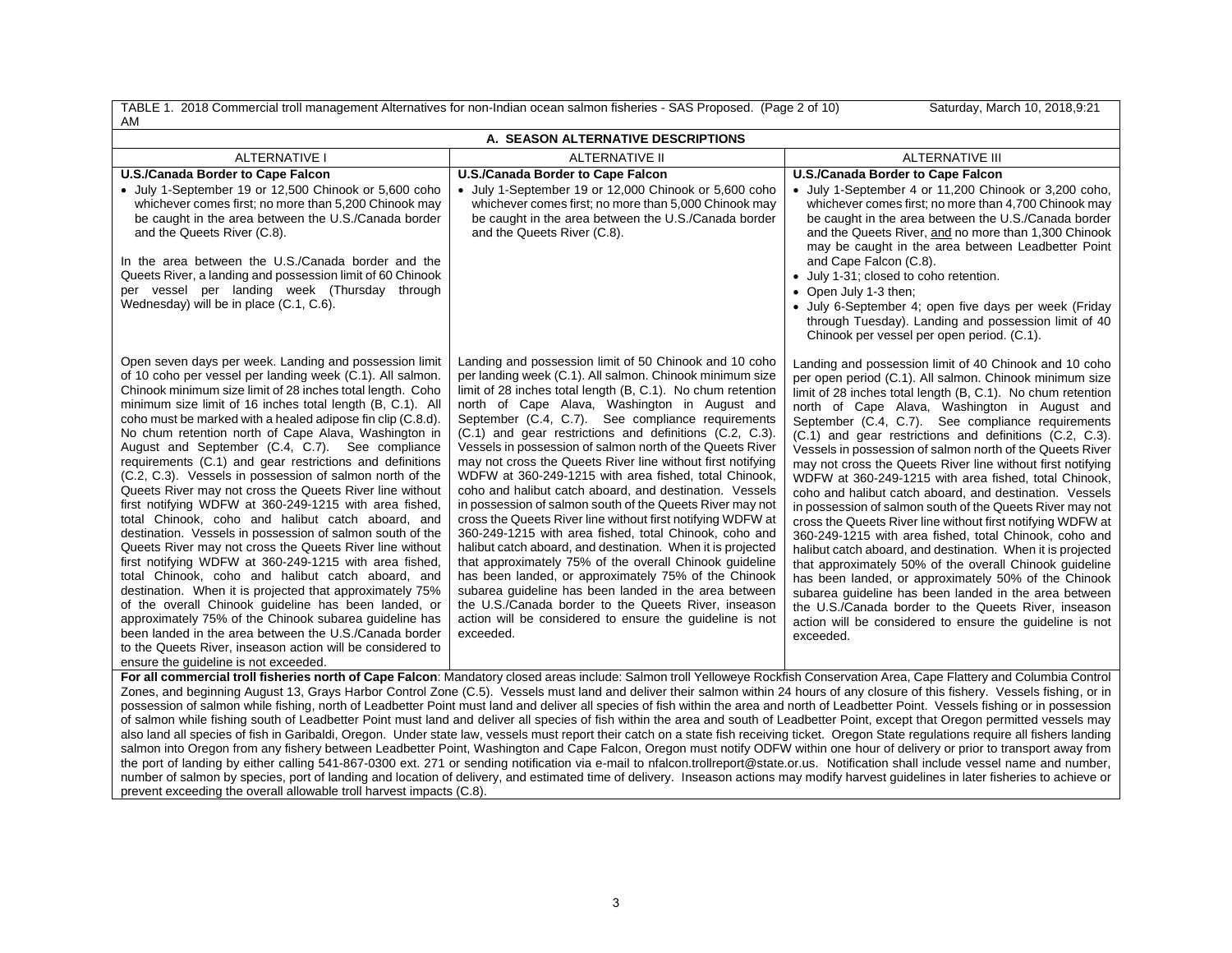| TABLE 1. 2018 Commercial troll management Alternatives for non-Indian ocean salmon fisheries - SAS Proposed. (Page 3 of 9))<br>Saturday, March 10, 2018, 9:21<br>AM                                                                                                                                                                                                                                                                                                                                                                                                                                                                                                                                                                                                                                                                                                                                                                                                                                                                                                                                                                     |                                                                                                                                                                                                                                                                                                                                                                                                                                                                       |                                                                                                                                                                                                                                                                                                                                                                                                                                                                                                                                                                                                                                                                                           |  |
|-----------------------------------------------------------------------------------------------------------------------------------------------------------------------------------------------------------------------------------------------------------------------------------------------------------------------------------------------------------------------------------------------------------------------------------------------------------------------------------------------------------------------------------------------------------------------------------------------------------------------------------------------------------------------------------------------------------------------------------------------------------------------------------------------------------------------------------------------------------------------------------------------------------------------------------------------------------------------------------------------------------------------------------------------------------------------------------------------------------------------------------------|-----------------------------------------------------------------------------------------------------------------------------------------------------------------------------------------------------------------------------------------------------------------------------------------------------------------------------------------------------------------------------------------------------------------------------------------------------------------------|-------------------------------------------------------------------------------------------------------------------------------------------------------------------------------------------------------------------------------------------------------------------------------------------------------------------------------------------------------------------------------------------------------------------------------------------------------------------------------------------------------------------------------------------------------------------------------------------------------------------------------------------------------------------------------------------|--|
| A. SEASON ALTERNATIVE DESCRIPTIONS                                                                                                                                                                                                                                                                                                                                                                                                                                                                                                                                                                                                                                                                                                                                                                                                                                                                                                                                                                                                                                                                                                      |                                                                                                                                                                                                                                                                                                                                                                                                                                                                       |                                                                                                                                                                                                                                                                                                                                                                                                                                                                                                                                                                                                                                                                                           |  |
| <b>ALTERNATIVE I</b><br><b>ALTERNATIVE II</b><br><b>ALTERNATIVE III</b>                                                                                                                                                                                                                                                                                                                                                                                                                                                                                                                                                                                                                                                                                                                                                                                                                                                                                                                                                                                                                                                                 |                                                                                                                                                                                                                                                                                                                                                                                                                                                                       |                                                                                                                                                                                                                                                                                                                                                                                                                                                                                                                                                                                                                                                                                           |  |
| <b>South of Cape Falcon</b>                                                                                                                                                                                                                                                                                                                                                                                                                                                                                                                                                                                                                                                                                                                                                                                                                                                                                                                                                                                                                                                                                                             | <b>South of Cape Falcon</b>                                                                                                                                                                                                                                                                                                                                                                                                                                           | <b>South of Cape Falcon</b>                                                                                                                                                                                                                                                                                                                                                                                                                                                                                                                                                                                                                                                               |  |
| <b>Supplemental Management Information</b>                                                                                                                                                                                                                                                                                                                                                                                                                                                                                                                                                                                                                                                                                                                                                                                                                                                                                                                                                                                                                                                                                              | <b>Supplemental Management Information</b>                                                                                                                                                                                                                                                                                                                                                                                                                            | <b>Supplemental Management Information</b>                                                                                                                                                                                                                                                                                                                                                                                                                                                                                                                                                                                                                                                |  |
| 1. Sacramento River fall Chinook spawning escapement<br>of hatchery and natural area adults.<br>2. Sacramento Index exploitation rate of ___%.<br>3. Klamath River recreational fishery allocation: __ adult<br>Klamath River fall Chinook.<br>4. Klamath tribal allocation: __ adult Klamath River fall<br>Chinook.<br>5. CA/OR share of Klamath River fall Chinook commercial<br>ocean harvest: 4%.<br>6. Fisheries may need to be adjusted to meet NMFS ESA<br>consultation standards, FMP requirements, other<br>management objectives, or upon receipt of new<br>allocation recommendations from the California Fish<br>and Game Commission.<br><b>Cape Falcon to Humbug Mt.</b><br>• May 3-August 29;<br>• September 1- October 31 (C.9.a).<br>Open seven days per week. All salmon except coho (C.4,<br>C.7). Chinook minimum size limit of 28 inches total length<br>(B, C.1). All vessels fishing in the area must land their<br>salmon in the State of Oregon. See gear restrictions and<br>definitions (C.2, C.3) and Oregon State regulations for a<br>description of special regulations at the mouth of<br>Tillamook Bay. | Cape Falcon to Humbug Mt.<br>• May 1-August 15;<br>• September 1- October 31 (C.9a).<br>Open seven days per week. All salmon except coho<br>(C.7). Chinook minimum size limit of 28 inches total<br>length (B, C.1). All vessels fishing in the area must land<br>their salmon in the State of Oregon. See gear restrictions<br>and definitions (C.2, C.3) and Oregon State regulations<br>for a description of special regulations at the mouth of<br>Tillamook Bay. | Cape Falcon to Humbug Mt.<br>• May 1-14; May 25-31<br>• June 1-11, June 24-30<br>• September 1- October 31 (C.9a).<br>Cape Falcon to the South End of Heceta Bank<br>(43°58'00"N) (Closed South of the South End of<br>Heceta Bank [43°58'00"N])<br>• July 1-10, July 15-23;<br>• August 1-8, August 19-29 (C.9a).<br>Seven days per week. All salmon except coho (C.7).<br>Chinook minimum size limit of 28 inches total length<br>(B). All vessels fishing in the area must land their<br>salmon in the State of Oregon. See gear restrictions<br>and definitions (C.2, C.3) and Oregon State regulations<br>for a description of special regulations at the mouth of<br>Tillamook Bay. |  |
| Beginning September 1 no more than 50 Chinook allowed<br>per vessel per landing week (Thurs-Wed); and only open<br>shoreward of the 40 fathom management line beginning<br>October 1.                                                                                                                                                                                                                                                                                                                                                                                                                                                                                                                                                                                                                                                                                                                                                                                                                                                                                                                                                   | Beginning September 1 no more than 50 Chinook<br>allowed per vessel per landing week (Thurs-Wed); and<br>only open shoreward of the 40 fathom management line<br>beginning October 1.                                                                                                                                                                                                                                                                                 | Beginning September 1 only open shoreward of the 40<br>fathom management line and no more than 50 Chinook<br>per vessel per landing week (Thurs-Wed).                                                                                                                                                                                                                                                                                                                                                                                                                                                                                                                                     |  |
| In 2019, the season will open March 15 for all salmon<br>except coho. Chinook minimum size limit of 28 inches<br>total length. Gear restrictions same as in 2018. This<br>opening could be modified following Council review at its<br>March 2019 meeting.                                                                                                                                                                                                                                                                                                                                                                                                                                                                                                                                                                                                                                                                                                                                                                                                                                                                              | In 2019, same as Alternative I                                                                                                                                                                                                                                                                                                                                                                                                                                        | In 2019, same as Alternative I                                                                                                                                                                                                                                                                                                                                                                                                                                                                                                                                                                                                                                                            |  |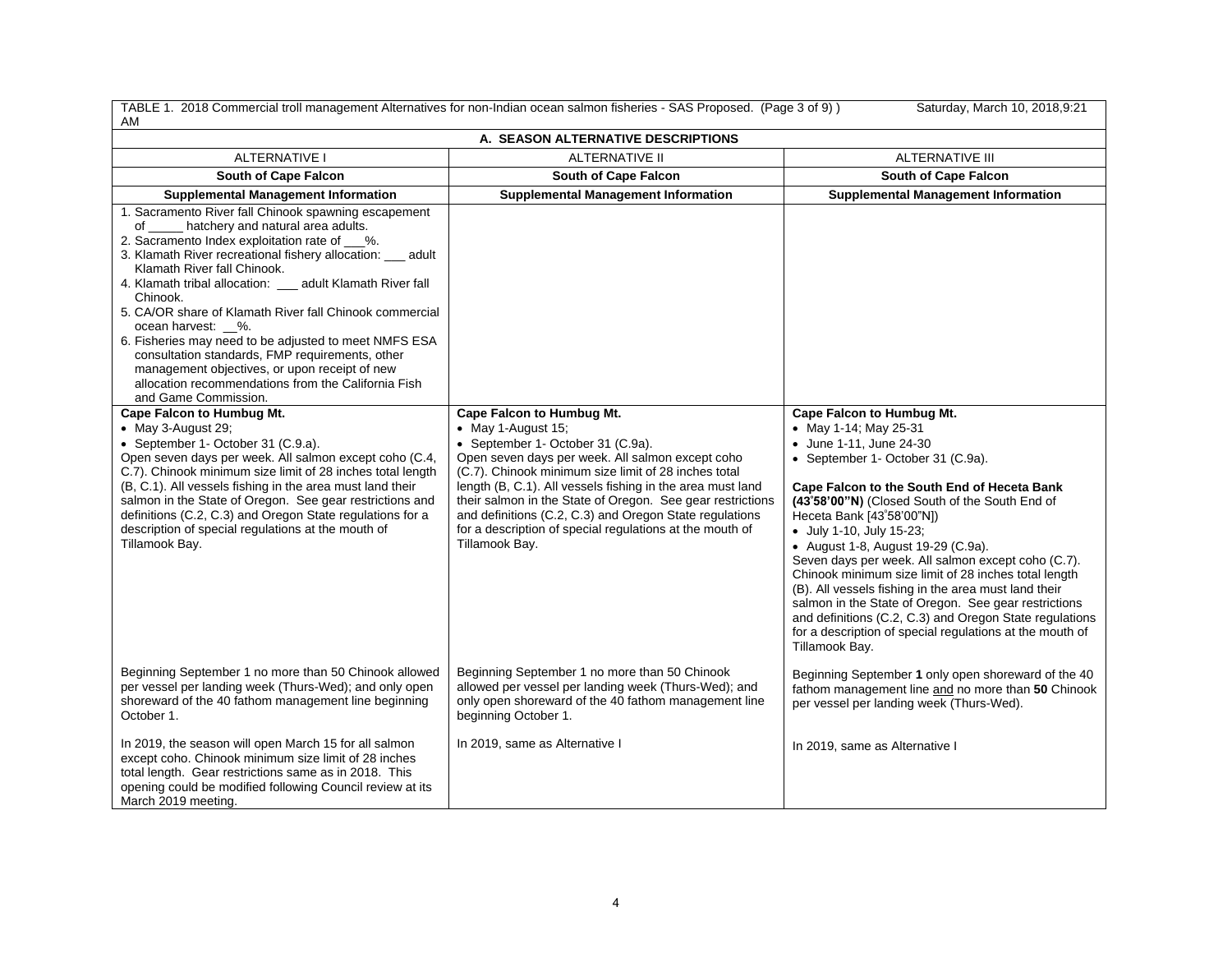| TABLE 1. 2017 Commercial troll management Alternatives for non-Indian ocean salmon fisheries - SAS Proposed. (Page 4 of 10)<br>Saturday, March 10, 2018, 9:21 AM                                                                                                                                                                                                                                                                                                               |                                                                                                                                                                                                                                                                                                                                                                                                                                                            |                                                                                                                                                                                                                                                                                       |  |
|--------------------------------------------------------------------------------------------------------------------------------------------------------------------------------------------------------------------------------------------------------------------------------------------------------------------------------------------------------------------------------------------------------------------------------------------------------------------------------|------------------------------------------------------------------------------------------------------------------------------------------------------------------------------------------------------------------------------------------------------------------------------------------------------------------------------------------------------------------------------------------------------------------------------------------------------------|---------------------------------------------------------------------------------------------------------------------------------------------------------------------------------------------------------------------------------------------------------------------------------------|--|
| A. SEASON ALTERNATIVE DESCRIPTIONS                                                                                                                                                                                                                                                                                                                                                                                                                                             |                                                                                                                                                                                                                                                                                                                                                                                                                                                            |                                                                                                                                                                                                                                                                                       |  |
| <b>ALTERNATIVE I</b>                                                                                                                                                                                                                                                                                                                                                                                                                                                           | <b>ALTERNATIVE II</b>                                                                                                                                                                                                                                                                                                                                                                                                                                      | <b>ALTERNATIVE III</b>                                                                                                                                                                                                                                                                |  |
| Humbug Mt. to OR/CA Border (Oregon KMZ)<br>• May 1-31;<br>• June 1 through earlier of June 30, or a 1,500 Chinook<br>quota $(C.8.b)$ ;<br>• August 1 through earlier of August 29, or a 1,000<br>Chinook quota; (C.9.a).                                                                                                                                                                                                                                                       | Humbug Mt. to OR/CA Border (Oregon KMZ)<br>$•$ May 1-31<br>NW Rock (42°27'45"N) to Mack Arch (42°13'40"N) and<br>shoreward of the 40 fathom regulatory line<br>• June 15 through earlier of June 30, or a 1,500 Chinook<br>quota $(C.8.b)$ ;<br>• July 1 through earlier of July 31, or a 2,000 Chinook<br>quota $(C.8.b)$ ;<br>• August 1 through earlier of August 15, or a 500 Chinook<br>quota; (C.9.a).                                               | Humbug Mt. to OR/CA Border (Oregon KMZ)<br>• May 1-14 and May 25-31                                                                                                                                                                                                                   |  |
| Seven days per week. All salmon except coho (C.4, C.7).<br>Chinook minimum size limit of 28 inches total length (B,<br>C.1). Prior to June 1, all salmon caught in this area<br>must be landed and delivered in the State of Oregon.                                                                                                                                                                                                                                           | Seven days per week. All salmon except coho (C.4, C.7).<br>Chinook minimum size limit of 28 inches total length (B,<br>C.1). Prior to June 1, all salmon caught in this area<br>must be landed and delivered in the State of Oregon.                                                                                                                                                                                                                       | Seven days per week. All salmon except coho (C.4, C.7).<br>Chinook minimum size limit of 28 inches total length (B,<br>C.1). See compliance requirements (C.1) and gear<br>restrictions and definitions (C.2, C.3). All salmon<br>caught in this area must be landed and delivered in |  |
| June 1 - August 29 landing and possession limit of 20<br>Chinook per vessel per day. Any remaining portion of the<br>June Chinook quota may be transferred inseason on an<br>impact neutral basis to the next open quota period (C.8).                                                                                                                                                                                                                                         | June 15 - August 15 weekly landing and possession limit<br>of 50 Chinook per vessel landing week (Thurs-Wed). Any<br>remaining portion of the June and/or July Chinook quotas<br>may be transferred inseason on an impact neutral basis<br>to the next open quota period (C.8).                                                                                                                                                                            | the State of Oregon.                                                                                                                                                                                                                                                                  |  |
| All vessels fishing in this area must land and deliver all<br>salmon within this area or into Port Orford, within 24<br>hours of any closure of this fishery, and prior to fishing<br>outside of this area.                                                                                                                                                                                                                                                                    | All vessels fishing in this area from June through August<br>must land and deliver all salmon into Port Orford, Gold<br>Beach, or Brookings, within 24 hours of any closure of<br>this fishery, and prior to fishing outside of this area.                                                                                                                                                                                                                 |                                                                                                                                                                                                                                                                                       |  |
| For all quota managed seasons (June and August),<br>Oregon state regulations require fishers to notify ODFW<br>within one hour of landing and prior to transport away<br>from the port of landing by calling 541-867-0300 Ext. 252,<br>with vessel name and number, number of salmon by<br>species, location of delivery, and estimated time of<br>delivery. See compliance requirements (C.1) and gear<br>restrictions and definitions (C.2, C.3).                            | For all quota managed seasons (June, July, and August),<br>Oregon state regulations require fishers to notify ODFW<br>within one hour of landing and prior to transport away<br>from the port of landing by calling 541-867-0300 Ext. 252,<br>with vessel name and number, number of salmon by<br>species, location of delivery, and estimated time of<br>delivery. See compliance requirements (C.1) and gear<br>restrictions and definitions (C.2, C.3). |                                                                                                                                                                                                                                                                                       |  |
| OR/CA Border to Humboldt South Jetty (California                                                                                                                                                                                                                                                                                                                                                                                                                               | OR/CA Border to Humboldt South Jetty (California                                                                                                                                                                                                                                                                                                                                                                                                           | OR/CA Border to Humboldt South Jetty (California                                                                                                                                                                                                                                      |  |
| KMZ)<br>• May 1-31 or 5,000 Chinook quota whichever comes first;<br>• June 1-30, or 5,000 Chinook quota whichever comes<br>first;<br>• July 1-31 or 2,000 Chinook quota whichever comes first.<br>• August 1-31 or 2,000 Chinook quota whichever comes<br>first $(C.9.a)$ .<br>Open seven days per week. All salmon except coho (C.4,<br>C.7). Chinook minimum size limit of 26 inches total length<br>$(B, C.1)$ .                                                            | KMZ)<br>• same as Alternative I                                                                                                                                                                                                                                                                                                                                                                                                                            | KMZ)<br>• same as Alternative I                                                                                                                                                                                                                                                       |  |
| When the fishery is closed between the OR/CA border and Humbug Mountain and open to the south, vessels with fish on board caught in the open area off California may seek<br>temporary mooring in Brookings, Oregon prior to landing in California only if such vessels first notify the Chetco River Coast Guard Station via VHF channel 22A between the hours<br>of 0500 and 2200 and provide the vessel name, number of fish on board, and estimated time of arrival (C.6). |                                                                                                                                                                                                                                                                                                                                                                                                                                                            |                                                                                                                                                                                                                                                                                       |  |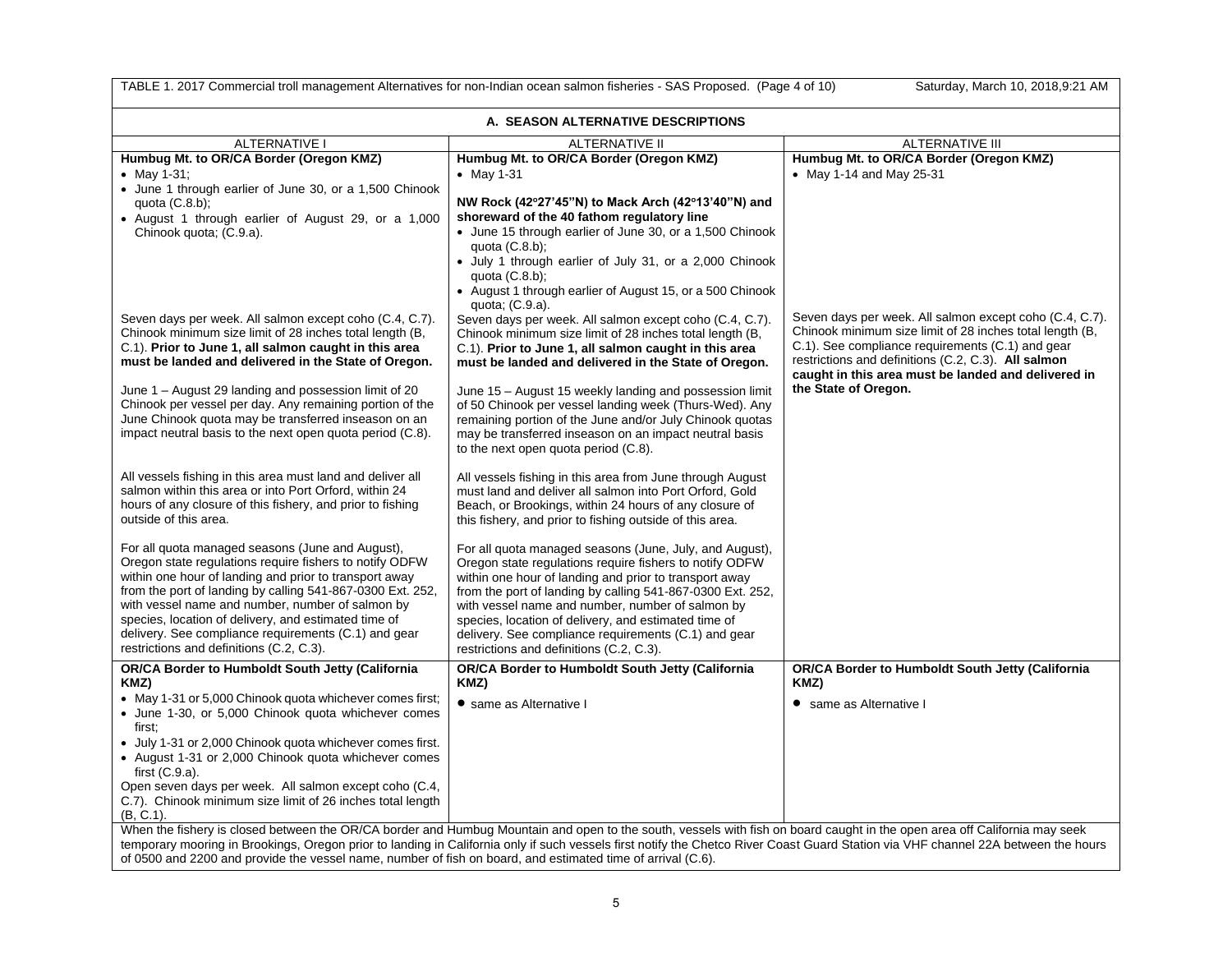| TABLE 1. 2017 Commercial troll management Alternatives for non-Indian ocean salmon fisheries - SAS proposed. (Page 5 of 10)<br>Saturday, March 10, 2018, 9:21 AM                                                                                                                                                                                                                                                                                     |                                                          |                                                           |  |  |
|------------------------------------------------------------------------------------------------------------------------------------------------------------------------------------------------------------------------------------------------------------------------------------------------------------------------------------------------------------------------------------------------------------------------------------------------------|----------------------------------------------------------|-----------------------------------------------------------|--|--|
| A. SEASON ALTERNATIVE DESCRIPTIONS                                                                                                                                                                                                                                                                                                                                                                                                                   |                                                          |                                                           |  |  |
| <b>ALTERNATIVE I</b>                                                                                                                                                                                                                                                                                                                                                                                                                                 | ALTERNATIVE II<br><b>ALTERNATIVE III</b>                 |                                                           |  |  |
| Humboldt South Jetty to Horse Mt.<br>Closed.                                                                                                                                                                                                                                                                                                                                                                                                         | Humboldt South Jetty to Horse Mt.<br>Closed.             | Humboldt South Jetty to Horse Mt.<br>Closed.              |  |  |
| Horse Mt. to Point Arena (Fort Bragg)<br>$\bullet$ July 15-31;                                                                                                                                                                                                                                                                                                                                                                                       | Horse Mt. to Point Arena (Fort Bragg)<br>• August $7-29$ | Horse Mt. to Point Arena (Fort Bragg)<br>• August $15-29$ |  |  |
| • August $7-29$ ;                                                                                                                                                                                                                                                                                                                                                                                                                                    | • September $1-30$ (C.9.b).                              | • September $1-30$ (C.9.b).                               |  |  |
| • September $1-30$ (C.9.b).                                                                                                                                                                                                                                                                                                                                                                                                                          |                                                          |                                                           |  |  |
| Open seven days per week. All salmon except coho<br>(C.4, C.7). Chinook minimum size limit of 26 inches total<br>length $(B, C.1)$ .                                                                                                                                                                                                                                                                                                                 | Same as Alternative I.                                   | Same as Alternative I.                                    |  |  |
| In 2019, the season will open April 16-30 for all salmon<br>In 2019, same as Alternative I.<br>except coho, with a 27 inch Chinook minimum size limit<br>and the same gear restrictions as in 2018. All salmon<br>caught in the area must be landed in the area. This<br>opening could be modified following Council review at its<br>In 2019, same as Alternative I.<br>March 2019 meeting.                                                         |                                                          |                                                           |  |  |
| All salmon must be landed in California. All salmon caught in California prior to September 1 must be landed and offloaded no later than 11:59 p.m., August 30 (C.6). When the<br>CA KMZ fishery is open, all salmon caught in the area must be landed south of Horse Mountain (C.6). During September, all salmon must be landed north of Point Arena (C.6).<br>See compliance requirements (C.1) and gear restrictions and definitions (C.2, C.3). |                                                          |                                                           |  |  |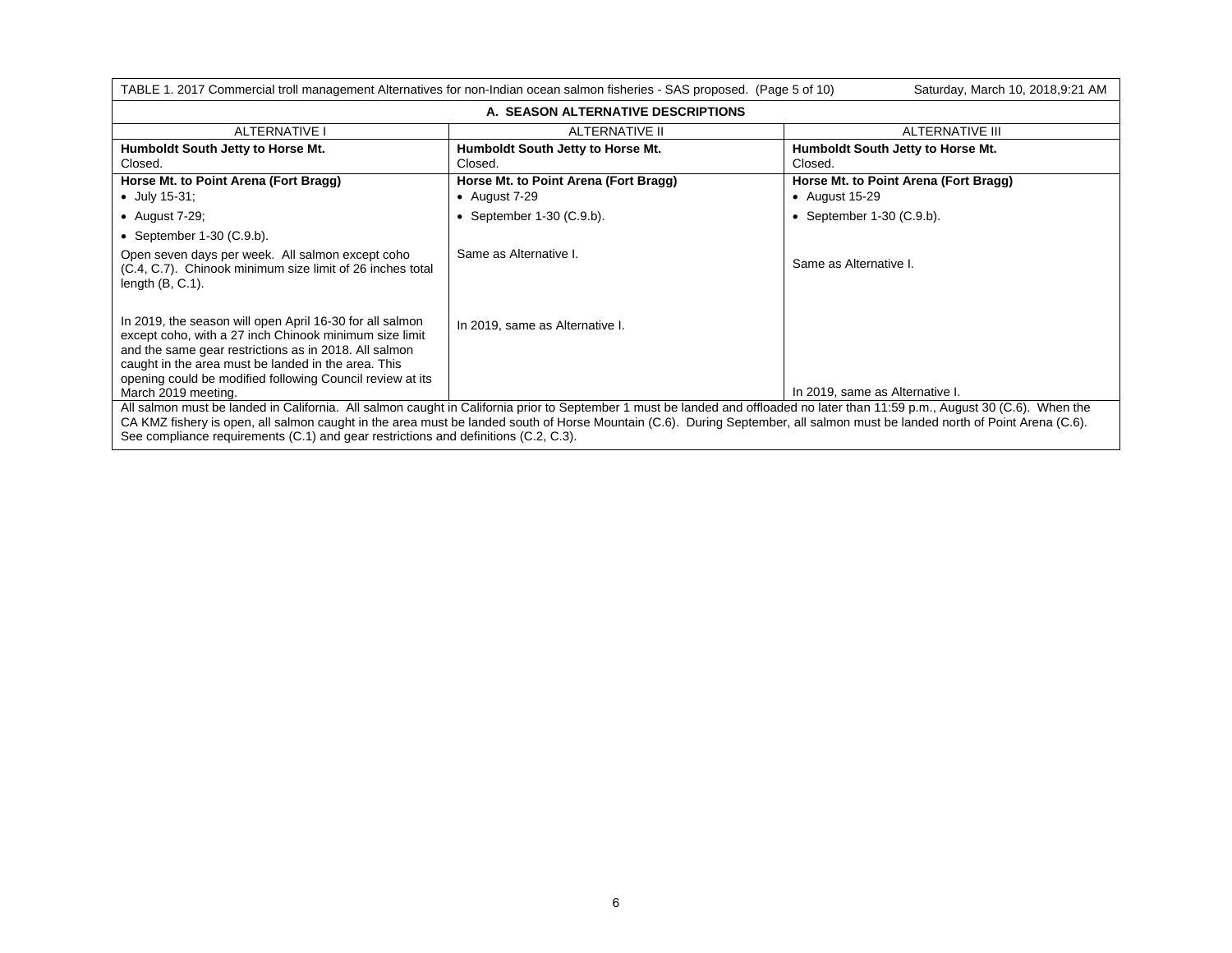| TABLE 1.2017 Commercial troll management Alternatives for non-Indian ocean salmon fisheries - SAS proposed. (Page 6 of 10)<br>Saturday, March 10, 2018,9:21 AM                                                                                                                                                                                                                                                                                                                                                                                                                                                                                                                                                                                                                                                                                                                                                                       |                                                                                                               |                                                                                                               |  |  |
|--------------------------------------------------------------------------------------------------------------------------------------------------------------------------------------------------------------------------------------------------------------------------------------------------------------------------------------------------------------------------------------------------------------------------------------------------------------------------------------------------------------------------------------------------------------------------------------------------------------------------------------------------------------------------------------------------------------------------------------------------------------------------------------------------------------------------------------------------------------------------------------------------------------------------------------|---------------------------------------------------------------------------------------------------------------|---------------------------------------------------------------------------------------------------------------|--|--|
| A. SEASON ALTERNATIVE DESCRIPTIONS                                                                                                                                                                                                                                                                                                                                                                                                                                                                                                                                                                                                                                                                                                                                                                                                                                                                                                   |                                                                                                               |                                                                                                               |  |  |
| <b>ALTERNATIVE I</b>                                                                                                                                                                                                                                                                                                                                                                                                                                                                                                                                                                                                                                                                                                                                                                                                                                                                                                                 | <b>ALTERNATIVE II</b>                                                                                         | <b>ALTERNATIVE III</b>                                                                                        |  |  |
| Pt. Arena to Pigeon Pt. (San Francisco)<br>$\bullet$ June 1-30;<br>$\bullet$ July 15-31;<br>• September $1-30$ (C.9.b).                                                                                                                                                                                                                                                                                                                                                                                                                                                                                                                                                                                                                                                                                                                                                                                                              | Pt. Arena to Pigeon Pt. (San Francisco)<br>$\bullet$ June 1-30<br>• September $1-30$ (C.9.b).                 | Pt. Arena to Pigeon Pt. (San Francisco)<br>• June 15-30;<br>• September $1-30(C.9.b)$ .                       |  |  |
| Open seven days per week. All salmon except coho<br>(C.4, C.7). Chinook minimum size limit of 26 inches total<br>length (B, C.1). All salmon must be landed in California.<br>All salmon caught in California prior to September 1 must<br>be landed and offloaded no later than 11:59 p.m., August<br>30 (C.6). During September, all salmon must be landed<br>south of Point Arena (C.6). See compliance requirements<br>(C.1) and gear restrictions and definitions (C.2, C.3).<br>Point Reyes to Point San Pedro (Fall Area Target<br>Zone)<br>$\bullet$ October 1-5 and 8-12.<br>Open five days per week, Monday through Friday. All<br>salmon except coho (C.4, C.7). Chinook minimum size<br>limit of 26 inches total length (B, C.1). All salmon caught<br>in this area must be landed between Point Arena and<br>Pigeon Point (C.6). See compliance requirements (C.1)<br>and gear restrictions and definitions (C.2, C.3). | same as Alternative 1<br>Point Reyes to Point San Pedro (Fall Area Target<br>Zone)<br>• Same as Alternative 1 | same as Alternative 1<br>Point Reyes to Point San Pedro (Fall Area Target<br>Zone)<br>• Same as Alternative 1 |  |  |
| Pigeon Point to U.S./Mexico Border (Monterey)<br>• May 1-31 $(C.9.b)$ .<br>Open seven days per week. All salmon except coho<br>(C.4, C.7). Chinook minimum size limit of 26 inches total<br>length (B, C.1). All salmon must be landed in California.<br>See compliance requirements (C.1) and gear restrictions<br>and definitions (C.2, C.3).                                                                                                                                                                                                                                                                                                                                                                                                                                                                                                                                                                                      | Pigeon Point to U.S./Mexico Border (Monterey)<br>• May 1-15 (C.9.b).<br>Same as Alternative 1                 | Pigeon Point to U.S./Mexico Border (Monterey)<br>$\bullet$ Closed (C.9.b).                                    |  |  |
| California State regulations require all salmon be made available to a CDFW representative for sampling immediately at port of landing. Any person in possession of a salmon with<br>a missing adipose fin, upon request by an authorized agent or employee of the CDFW, shall immediately relinquish the head of the salmon to the state (California Fish and Game<br>Code §8226).                                                                                                                                                                                                                                                                                                                                                                                                                                                                                                                                                  |                                                                                                               |                                                                                                               |  |  |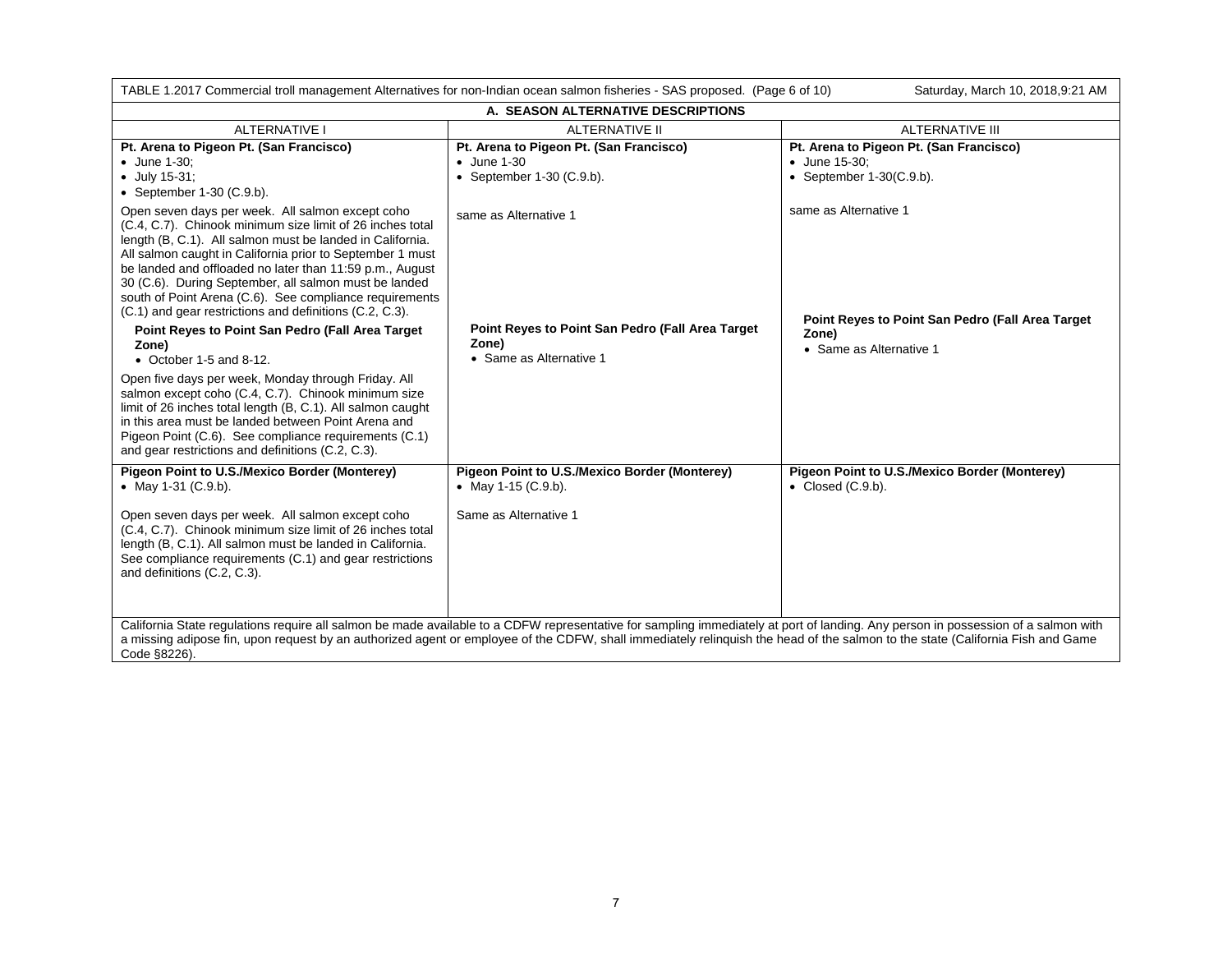|                                      | Chinook         |          | Coho                     |          |      |
|--------------------------------------|-----------------|----------|--------------------------|----------|------|
| Area (when open)                     | Total<br>Length | Head-off | <b>Total Length</b>      | Head-off | Pink |
| North of Cape Falcon                 | 28              | 21.5     | 16                       | 12       | None |
| Cape Falcon to Humbug Mt.            | 28              | 21.5     |                          |          | None |
| Humbug Mt. to OR/CA Border           | 28              | 21.5     |                          | -        | None |
| OR/CA Border to Humboldt South Jetty | 26              | 19.5     |                          |          | None |
| Horse Mt. to Pt. Arena               | 26              | 19.5     |                          |          | None |
| Pt. Arena to Pigeon Pt.              | 26              | 19.5     | $\overline{\phantom{0}}$ | ۰.       | None |
| Pigeon Pt. to U.S./Mexico Border     | 26              | 19.5     |                          |          | None |

## **B. MINIMUM SIZE (Inches) (See C.1)**

## **C. REQUIREMENTS, DEFINITIONS, RESTRICTIONS, OR EXCEPTIONS**

C.1. Compliance with Minimum Size or Other Special Restrictions: All salmon on board a vessel must meet the minimum size, landing/possession limit, or other special requirements for the area being fished and the area in which they are landed if the area is open or has been closed less than 48 hours for that species of salmon. Salmon may be landed in an area that has been closed for a species of salmon more than 48 hours only if they meet the minimum size, landing/possession limit, or other special requirements for the area in which they were caught. Salmon may not be filleted prior to landing.

Any person who is required to report a salmon landing by applicable state law must include on the state landing receipt for that landing both the number and weight of salmon landed by species. States may require fish landing/receiving tickets be kept on board the vessel for 90 days or more after landing to account for all previous salmon landings.

#### C.2. Gear Restrictions:

- a. Salmon may be taken only by hook and line using single point, single shank, barbless hooks.
- b. Cape Falcon, Oregon, to the OR/CA border: No more than 4 spreads are allowed per line.
- c. OR/CA border to U.S./Mexico border: No more than 6 lines are allowed per vessel, and barbless circle hooks are required when fishing with bait by any means other than trolling.

# C.3. Gear Definitions:

*Trolling defined*: Fishing from a boat or floating device that is making way by means of a source of power, other than drifting by means of the prevailing water current or weather conditions.

*Troll fishing gear defined*: One or more lines that drag hooks behind a moving fishing vessel engaged in trolling. In that portion of the fishery management area off Oregon and Washington, the line or lines must be affixed to the vessel and must not be intentionally disengaged from the vessel at any time during the fishing operation.

*Spread defined*: A single leader connected to an individual lure and/or bait.

*Circle hook defined*: A hook with a generally circular shape and a point which turns inward, pointing directly to the shank at a 90º angle.

#### C.4. Vessel Operation in Closed Areas with Salmon on Board:

- a. Except as provided under C.4.b below, it is unlawful for a vessel to have troll or recreational gear in the water while in any area closed to fishing for a certain species of salmon, while possessing that species of salmon; however, fishing for species other than salmon is not prohibited if the area is open for such species, and no salmon are in possession.
- b. When Genetic Stock Identification (GSI) samples will be collected in an area closed to commercial salmon fishing, the scientific research permit holder shall notify NOAA OLE, USCG, CDFW, WDFW, ODFW and OSP at least 24 hours prior to sampling and provide the following information: the vessel name, date, location and time collection activities will be done. Any vessel collecting GSI samples in a closed area shall not possess any salmon other than those from which GSI samples are being collected. Salmon caught for collection of GSI samples must be immediately released in good condition after collection of samples.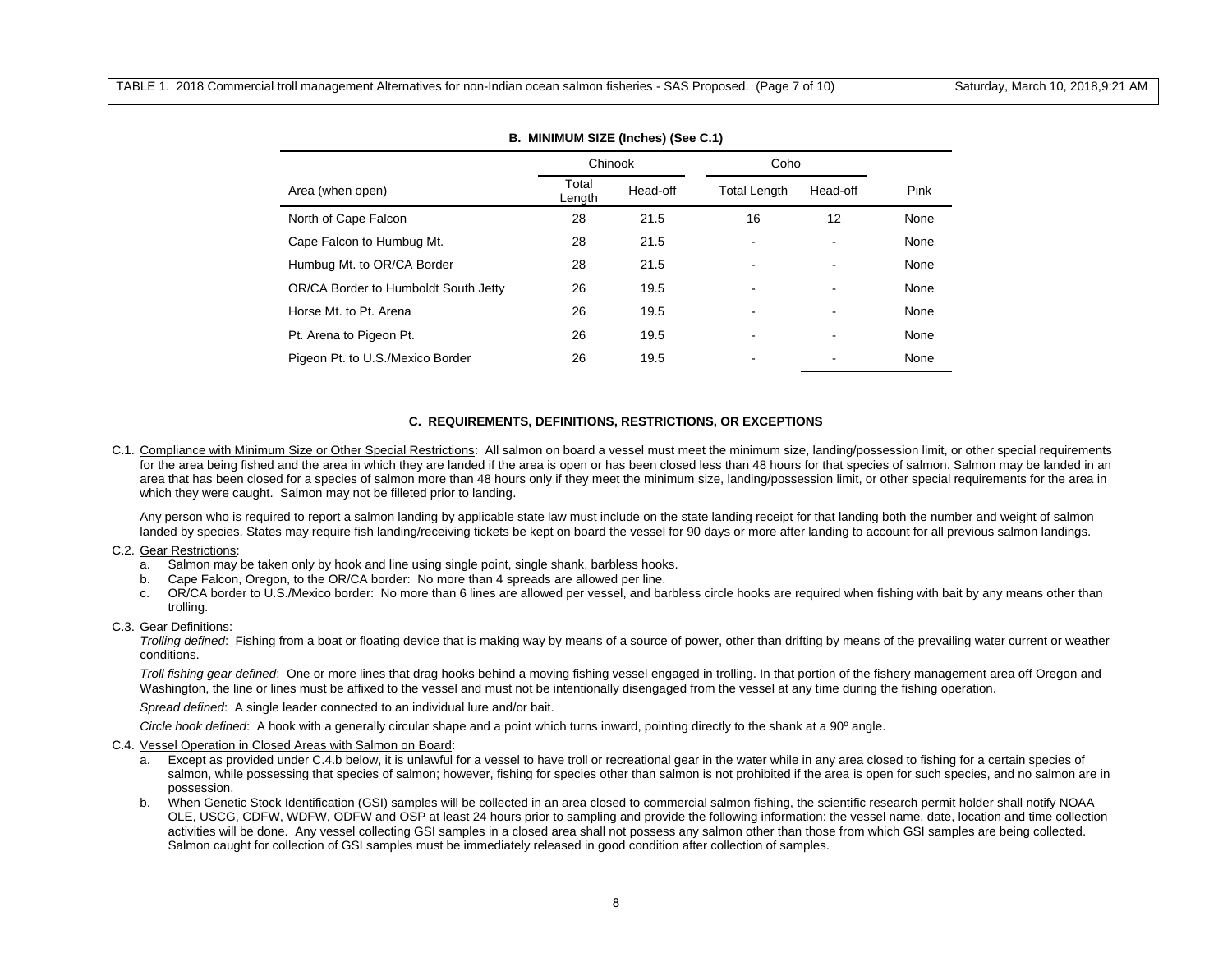#### **C. REQUIREMENTS, DEFINITIONS, RESTRICTIONS, OR EXCEPTIONS** (Continued)

#### C.5. Control Zone Definitions:

- a. *Cape Flattery Control Zone*  The area from Cape Flattery (48º23'00" N. lat.) to the northern boundary of the U.S. EEZ; and the area from Cape Flattery south to Cape Alava (48º10'00" N. lat.) and east of 125º05'00" W. long.
- b. *Mandatory Yelloweye Rockfish Conservation Area* The area in Washington Marine Catch Area 3 from 48°00.00' N. lat.; 125°14.00' W. long. to 48°02.00' N. lat.; 125°14.00' W. long. to 48°02.00' N. lat.; 125°16.50' W. long. to 48°00.00' N. lat.; 125°16.50' W. long. and connecting back to 48°00.00' N. lat.; 125°14.00' W. long.
- c. *Grays Harbor Control Zone* The area defined by a line drawn from the Westport Lighthouse (46° 53'18" N. lat., 124° 07'01" W. long.) to Buoy #2 (46° 52'42" N. lat., 124°12'42" W. long.) to Buoy #3 (46° 55'00" N. lat., 124°14'48" W. long.) to the Grays Harbor north jetty (46° 55'36" N. lat., 124°10'51" W. long.).
- d. *Columbia Control Zone* An area at the Columbia River mouth, bounded on the west by a line running northeast/southwest between the red lighted Buoy #4 (46°13'35" N. lat., 124°06'50" W. long.) and the green lighted Buoy #7 (46°15'09' N. lat., 124°06'16" W. long.); on the east, by the Buoy #10 line which bears north/south at 357° true from the south jetty at 46°14'00" N. lat.,124°03'07" W. long. to its intersection with the north jetty; on the north, by a line running northeast/southwest between the green lighted Buoy #7 to the tip of the north jetty (46°15'48" N. lat., 124°05'20" W. long.), and then along the north jetty to the point of intersection with the Buoy #10 line; and, on the south, by a line running northeast/southwest between the red lighted Buoy #4 and tip of the south jetty (46°14'03" N. lat., 124°04'05" W. long.), and then along the south jetty to the point of intersection with the Buoy #10 line.
- e. *Klamath Control Zone* The ocean area at the Klamath River mouth bounded on the north by 41°38'48" N. lat. (approximately 6 nautical miles north of the Klamath River mouth); on the west by 124°23'00" W. long. (approximately 12 nautical miles off shore); and on the south by 41°26'48" N. lat. (approximately 6 nautical miles south of the Klamath River mouth).
- f. Waypoints for the 40 fathom regulatory line from Cape Falcon to Humbug Mt. (50 CFR 660.71 (k) (12)-(70).

| 45°46.00' N. lat., 124°04.49' W. long.; | 44°01.18' N. lat., 124°15.42' W. long.; |
|-----------------------------------------|-----------------------------------------|
| 45°44.34' N. lat., 124°05.09' W. long.; | 43°51.61' N. lat., 124°14.68' W. long.; |
| 45°40.64' N. lat., 124°04.90' W. long.; | 43°42.66' N. lat., 124°15.46' W. long.; |
| 45°33.00' N. lat., 124°04.46' W. long.: | 43°40.49' N. lat., 124°15.74' W. long.; |
| 45°32.27' N. lat., 124°04.74' W. long.; | 43°38.77' N. lat., 124°15.64' W. long.; |
| 45°29.26' N. lat., 124°04.22' W. long.; | 43°34.52' N. lat., 124°16.73' W. long.; |
| 45°20.25' N. lat., 124°04.67' W. long.; | 43°28.82' N. lat., 124°19.52' W. long.; |
| 45°19.99' N. lat., 124°04.62' W. long.; | 43°23.91' N. lat., 124°24.28' W. long.; |
| 45°17.50' N. lat., 124°04.91' W. long.; | 43°20.83' N. lat., 124°26.63' W. long.; |
| 45°11.29' N. lat., 124°05.20' W. long.; | 43°17.96' N. lat., 124°28.81' W. long.; |
| 45°05.80' N. lat., 124°05.40' W. long.; | 43°16.75' N. lat., 124°28.42' W. long.; |
| 45°05.08' N. lat., 124°05.93' W. long.; | 43°13.97' N. lat., 124°31.99' W. long.; |
| 45°03.83' N. lat., 124°06.47' W. long.; | 43°13.72' N. lat., 124°33.25' W. long.; |
| 45°01.70' N. lat., 124°06.53' W. long.; | 43°12.26' N. lat., 124°34.16' W. long.; |
| 44°58.75' N. lat., 124°07.14' W. long.; | 43°10.96' N. lat., 124°32.33' W. long.; |
| 44°51.28' N. lat., 124°10.21' W. long.; | 43°05.65' N. lat., 124°31.52' W. long.; |
| 44°49.49' N. lat., 124°10.90' W. long.; | 42°59.66' N. lat., 124°32.58' W. long.; |
| 44°44.96' N. lat., 124°14.39' W. long.; | 42°54.97' N. lat., 124°36.99' W. long.; |
| 44°43.44' N. lat., 124°14.78' W. long.: | 42°53.81' N. lat., 124°38.57' W. long.: |
| 44°42.26' N. lat., 124°13.81' W. long.; | 42°50.00' N. lat., 124°39.68' W. long.; |
| 44°41.68' N. lat., 124°15.38' W. long.; | 42°49.13' N. lat., 124°39.70' W. long.; |
| 44°34.87' N. lat., 124°15.80' W. long.; | 42°46.47' N. lat., 124°38.89' W. long.; |
| 44°33.74' N. lat., 124°14.44' W. long.; | 42°45.74' N. lat., 124°38.86' W. long.; |
| 44°27.66' N. lat., 124°16.99' W. long.; | 42°44.79' N. lat., 124°37.96' W. long.; |
| 44°19.13' N. lat., 124°19.22' W. long.; | 42°45.01' N. lat., 124°36.39' W. long.; |
| 44°15.35' N. lat., 124°17.38' W. long.; | 42°44.14' N. lat., 124°35.17' W. long.; |
| 44°14.38' N. lat., 124°17.78' W. long.; | 42°42.14' N. lat., 124°32.82' W. long.; |
| 44°12.80' N. lat., 124°17.18' W. long.; | 42°40.50' N. lat., 124°31.98' W. long.  |
| 44°09.23' N. lat., 124°15.96' W. long.; |                                         |
| 44°08.38' N. lat., 124°16.79' W. long.; |                                         |
| 44°08.30' N. lat., 124°16.75' W. long.; |                                         |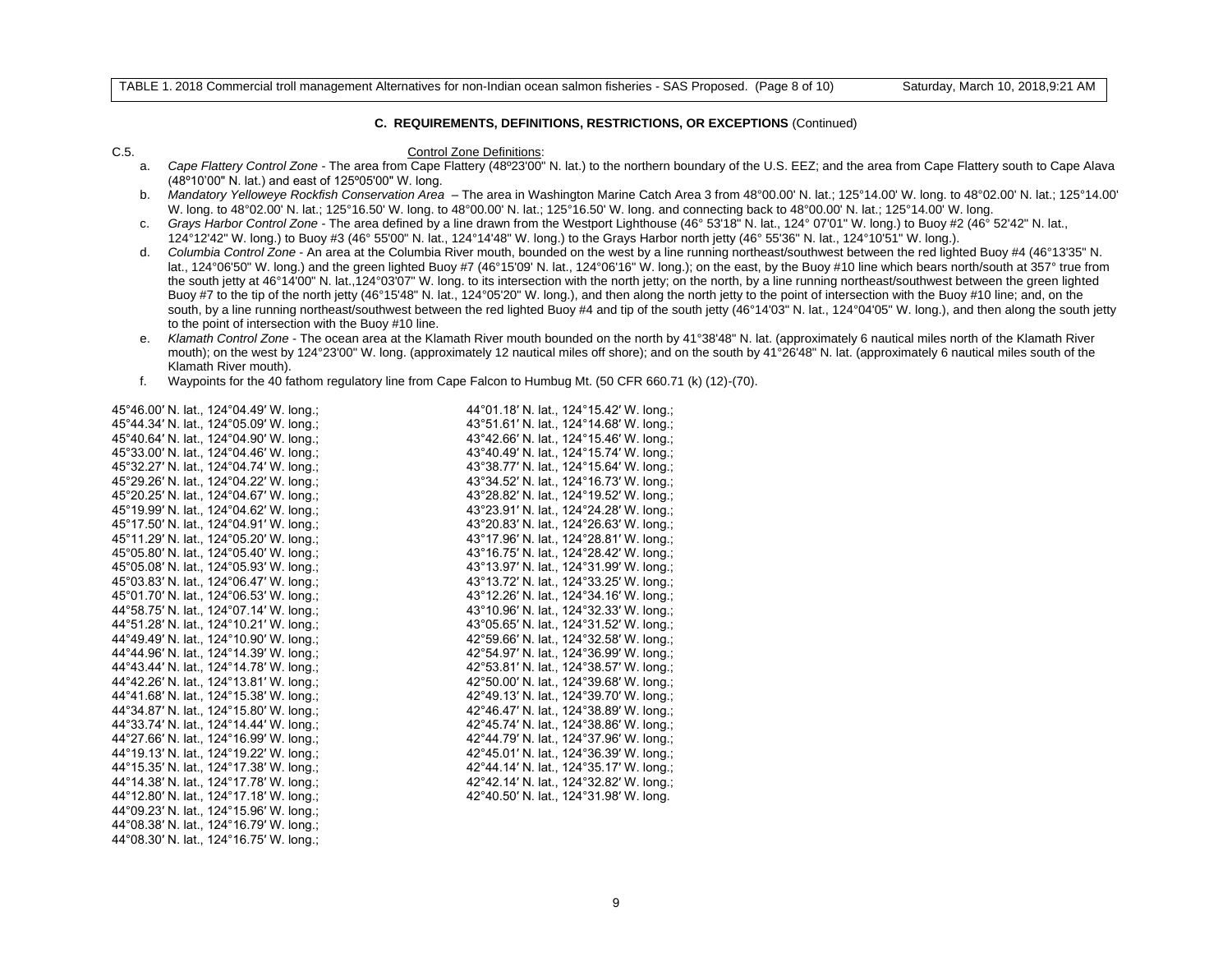## **C. REQUIREMENTS, DEFINITIONS, RESTRICTIONS, OR EXCEPTIONS (continued)**

C.6. Notification When Unsafe Conditions Prevent Compliance with Regulations: If prevented by unsafe weather conditions or mechanical problems from meeting special management area landing restrictions, vessels must notify the U.S. Coast Guard and receive acknowledgment of such notification prior to leaving the area. This notification shall include the name of the vessel, port where delivery will be made, approximate number of salmon (by species) on board, the estimated time of arrival, and the specific reason the vessel is not able to meet special management area landing restrictions.

In addition to contacting the U.S. Coast Guard, vessels fishing south of the Oregon/California border must notify CDFW within one hour of leaving the management area by calling 800-889-8346 and providing the same information as reported to the U.S. Coast Guard. All salmon must be offloaded within 24 hours of reaching port.

C.7. Incidental Halibut Harvest: During authorized periods, the operator of a vessel that has been issued an incidental halibut harvest license may retain Pacific halibut caught incidentally in Area 2A while trolling for salmon. Halibut retained must be no less than 32 inches in total length, measured from the tip of the lower jaw with the mouth closed to the extreme end of the middle of the tail, and must be landed with the head on. When halibut are caught and landed incidental to commercial salmon fishing by an IPHC license holder, any person who is required to report the salmon landing by applicable state law must include on the state landing receipt for that landing both the number of halibut landed, and the total dressed, head-on weight of halibut landed, in pounds, as well as the number and species of salmon landed.

 License applications for incidental harvest must be obtained from the International Pacific Halibut Commission (phone: 206-634-1838). Applicants must apply prior to mid-March 2018 for 2018 permits (*exact date to be set by the IPHC in early 2018*). Incidental harvest is authorized only during April, May, and June of the 2018 troll seasons, and after June 30 in 2018 if quota remains and if announced on the NMFS hotline (phone: 800-662-9825 or 206-526-6667). WDFW, ODFW, and CDFW will monitor landings. If the landings are projected to exceed the IPHC's \_\_\_\_\_\_ pound preseason allocation or the total Area 2A non-Indian commercial halibut allocation, NMFS will take inseason action to prohibit retention of halibut in the non-Indian salmon troll fishery.

*Alternative I* - (Status Quo) May 1, 2018 until the end of the 2018 salmon troll season, and April 1-30, 2019, license holders may land or possess no more than one Pacific halibut per each Chinook, except one Pacific halibut may be possessed or landed without meeting the ratio requirement, and no more than halibut may be possessed or landed per trip. Pacific halibut retained must be no less than 32 inches in total length (with head on).

Alternative II - - May 1, 2018 until the end of the 2018 salmon troll season, and April 1-30, 2019, license holders may land or possess no more than one Pacific halibut per each \_\_\_ Chinook, except one Pacific halibut may be possessed or landed without meeting the ratio requirement, and no more than \_\_\_ halibut may be possessed or landed per trip. Pacific halibut retained must be no less than 32 inches in total length (with head on).

Alternative III - - May 1, 2018 until the end of the 2018 salmon troll season, and April 1-30, 2019, license holders may land or possess no more than one Pacific halibut per each \_\_\_ Chinook, except one Pacific halibut may be possessed or landed without meeting the ratio requirement, and no more than \_\_\_ halibut may be possessed or landed per trip. Pacific halibut retained must be no less than 32 inches in total length (with head on).

Incidental Pacific halibut catch regulations in the commercial salmon troll fishery adopted for 2018, prior to any 2018 inseason action, will be in effect when incidental Pacific halibut retention opens on April 1, 2019 unless otherwise modified by inseason action at the March 2019 Council meeting.

a. "C-shaped" yelloweye rockfish conservation area is an area to be voluntarily avoided for salmon trolling. NMFS and the Council request salmon trollers voluntarily avoid this area in order to protect yelloweye rockfish. The area is defined in the Pacific Council Halibut Catch Sharing Plan in the North Coast subarea (Washington marine area 3), with the following coordinates in the order listed:

48°18' N. lat.; 125°18' W. long.; 48°18' N. lat.; 124°59' W. long.; 48°11' N. lat.; 124°59' W. long.; 48°11' N. lat.; 125°11' W. long.; 48°04' N. lat.; 125°11' W. long.; 48°04' N. lat.; 124°59' W. long.; 48°00' N. lat.; 124°59' W. long.; 48°00' N. lat.; 125°18' W. long.; and connecting back to 48°18' N. lat.; 125°18' W. long.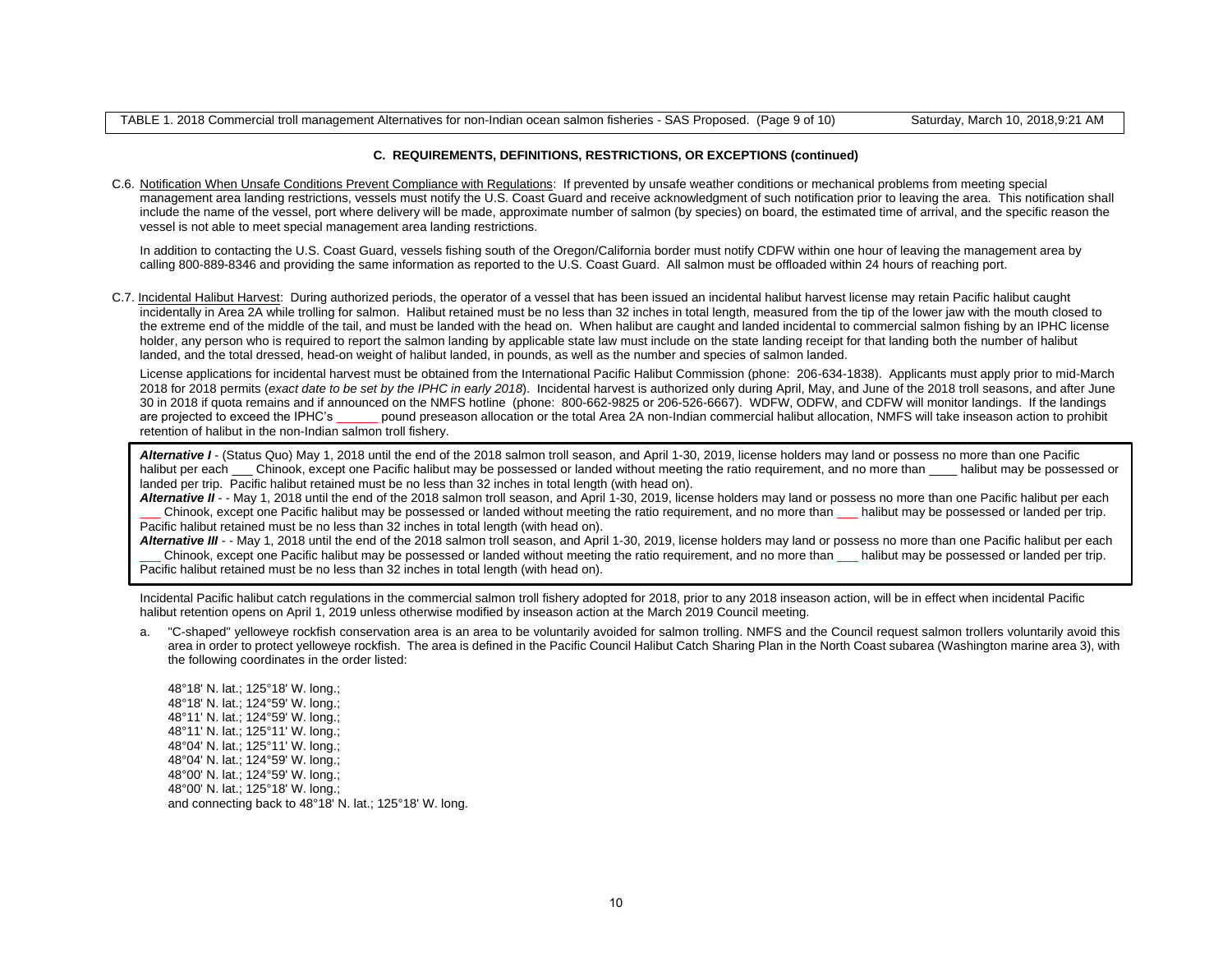TABLE 1.2018 Commercial troll management Alternatives for non-Indian ocean salmon fisheries - SAS Proposed. (Page 10 of 10) Saturday, March 10, 2018,9:21 AM

# **C. REQUIREMENTS, DEFINITIONS, RESTRICTIONS, OR EXCEPTIONS (continued)**

- C.8. Inseason Management: In addition to standard inseason actions or modifications already noted under the season description, the following inseason guidance is provided to NMFS:
	- a. Chinook remaining from the May through June non-Indian commercial troll harvest guideline north of Cape Falcon may be transferred to the July through September harvest guideline if the transfer would not result in exceeding preseason impact expectations on any stocks.
	- b. Chinook remaining from the June or July non-Indian commercial troll quotas in the Oregon KMZ may be transferred to the Chinook quota for the July open period if the transfer would not result in exceeding preseason impact expectations on any stocks.
	- c. NMFS may transfer salmon between the recreational and commercial fisheries north of Cape Falcon if there is agreement among the areas' representatives on the Salmon Advisory Subpanel (SAS), and if the transfer would not result in exceeding preseason impact expectations on any stocks.
	- d. At the March 2019 meeting, the Council will consider inseason recommendations for special regulations for any experimental fisheries (proposals must meet Council protocol and be received in November 2018).
	- e. If retention of unmarked coho (adipose fin intact) is permitted by inseason action, the allowable coho quota will be adjusted to ensure preseason projected impacts on all stocks is not exceeded.
	- f. Landing limits may be modified inseason to sustain season length and keep harvest within overall quotas.
- C.9. State Waters Fisheries: Consistent with Council management objectives:
	- a. The State of Oregon may establish additional late-season fisheries in state waters.
	- b. The State of California may establish limited fisheries in selected state waters.
		- Check state regulations for details.
- C.10. For the purposes of California Fish and Game Code, Section 8232.5, the definition of the Klamath Management Zone (KMZ) for the ocean salmon season shall be that area from Humbug Mountain, Oregon, to Horse Mountain, California.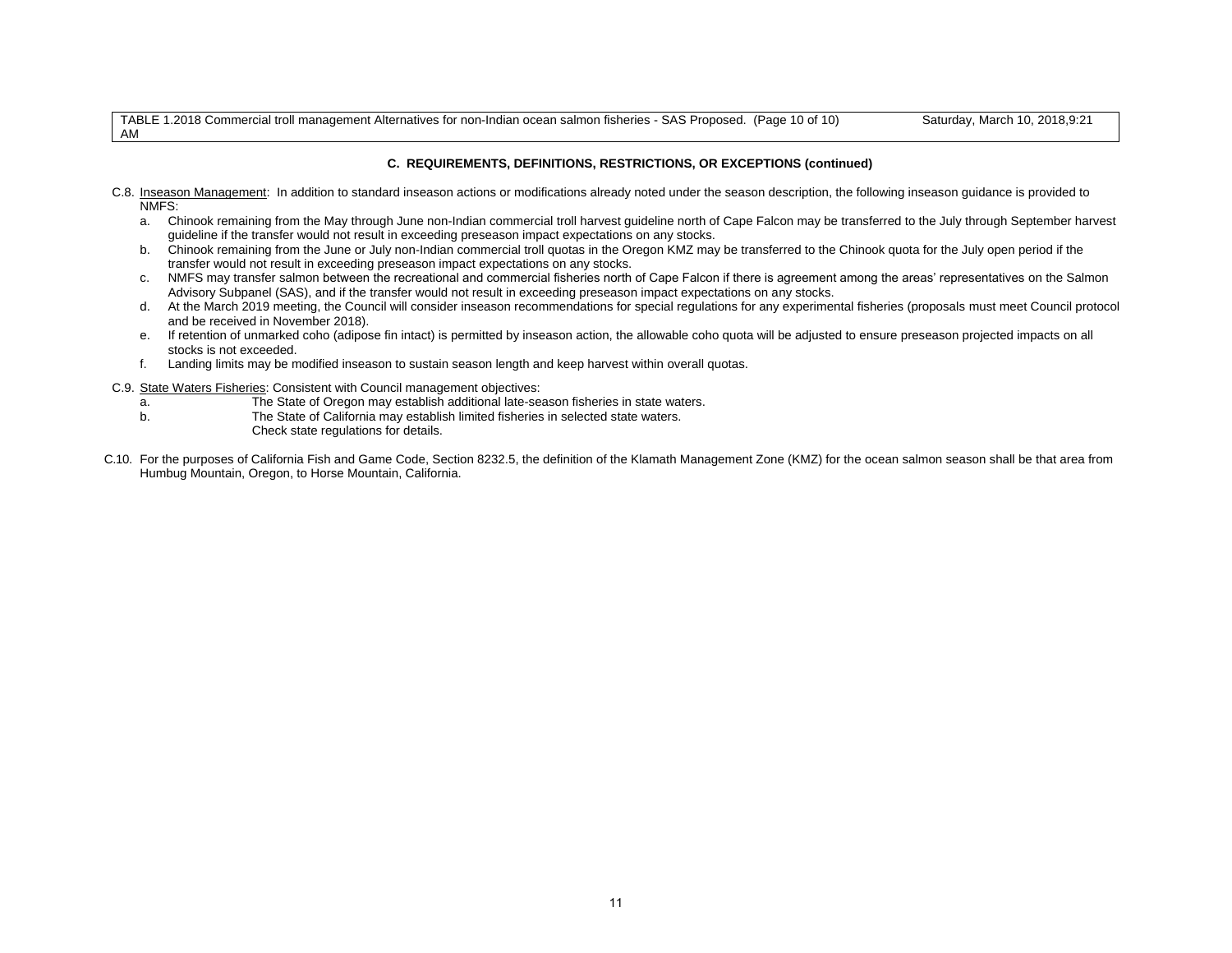|                                                                                                                                                                                                                                                                                                                                                                                                                                                                                                                                                                                                                                                                                                                                                           | TABLE 2. 2018 Recreational management Alternatives for non-Indian ocean salmon fisheries - SAS Proposed. (Page 1 of 7)                                                                                                                                                                                                                                                                                                                                                                                                                                                                                                                                                                                 | Saturday, March 10, 2018,9:20 AM                                                                                                                                                                                                                                                                                                                                                                                                                                                                                                                                                                                                                                                                       |  |  |
|-----------------------------------------------------------------------------------------------------------------------------------------------------------------------------------------------------------------------------------------------------------------------------------------------------------------------------------------------------------------------------------------------------------------------------------------------------------------------------------------------------------------------------------------------------------------------------------------------------------------------------------------------------------------------------------------------------------------------------------------------------------|--------------------------------------------------------------------------------------------------------------------------------------------------------------------------------------------------------------------------------------------------------------------------------------------------------------------------------------------------------------------------------------------------------------------------------------------------------------------------------------------------------------------------------------------------------------------------------------------------------------------------------------------------------------------------------------------------------|--------------------------------------------------------------------------------------------------------------------------------------------------------------------------------------------------------------------------------------------------------------------------------------------------------------------------------------------------------------------------------------------------------------------------------------------------------------------------------------------------------------------------------------------------------------------------------------------------------------------------------------------------------------------------------------------------------|--|--|
| A. SEASON ALTERNATIVE DESCRIPTIONS                                                                                                                                                                                                                                                                                                                                                                                                                                                                                                                                                                                                                                                                                                                        |                                                                                                                                                                                                                                                                                                                                                                                                                                                                                                                                                                                                                                                                                                        |                                                                                                                                                                                                                                                                                                                                                                                                                                                                                                                                                                                                                                                                                                        |  |  |
| <b>ALTERNATIVE I</b>                                                                                                                                                                                                                                                                                                                                                                                                                                                                                                                                                                                                                                                                                                                                      | <b>ALTERNATIVE II</b>                                                                                                                                                                                                                                                                                                                                                                                                                                                                                                                                                                                                                                                                                  |                                                                                                                                                                                                                                                                                                                                                                                                                                                                                                                                                                                                                                                                                                        |  |  |
| <b>North of Cape Falcon</b>                                                                                                                                                                                                                                                                                                                                                                                                                                                                                                                                                                                                                                                                                                                               | <b>North of Cape Falcon</b>                                                                                                                                                                                                                                                                                                                                                                                                                                                                                                                                                                                                                                                                            | North of Cape Falcon                                                                                                                                                                                                                                                                                                                                                                                                                                                                                                                                                                                                                                                                                   |  |  |
| <b>Supplemental Management Information</b>                                                                                                                                                                                                                                                                                                                                                                                                                                                                                                                                                                                                                                                                                                                | <b>Supplemental Management Information</b>                                                                                                                                                                                                                                                                                                                                                                                                                                                                                                                                                                                                                                                             | <b>Supplemental Management Information</b>                                                                                                                                                                                                                                                                                                                                                                                                                                                                                                                                                                                                                                                             |  |  |
| 1. Overall non-Indian TAC: 75,000 Chinook and 47,600<br>coho marked with a healed adipose fin clip (marked).<br>2. Recreational TAC: 37,500 Chinook and 42,000 marked<br>coho: all retained coho must be marked.<br>3. A trade with commercial troll may be considered in April.<br>4. No Area 4B add-on fishery.<br>5. Buoy 10 fishery opens August 1 with an expected<br>landed catch of 15,000 marked coho in August and<br>September.<br>6. Overall Chinook and/or coho TACs may need to be<br>reduced or fisheries adjusted to meet NMFS ESA<br>guidance, FMP requirements, upon conclusion of<br>negotiations in the North of Falcon forum, or upon<br>receipt of preseason catch and abundance expectations<br>for Canadian and Alaskan fisheries. | 1. Overall non-Indian TAC: 60,000 Chinook and 35,000<br>coho marked with a healed adipose fin clip (marked).<br>2. Recreational TAC: 30,000 Chinook and 29,400 marked<br>coho: all retained coho must be marked.<br>3. Trade:<br>4. No Area 4B add-on fishery.<br>5. Buoy 10 fishery opens August 1 with an expected<br>landed catch of 20,000 marked coho in August and<br>September.<br>6. Overall Chinook and/or coho TACs may need to be<br>reduced or fisheries adjusted to meet NMFS ESA<br>guidance, FMP requirements, upon conclusion of<br>negotiations in the North of Falcon forum, or upon<br>receipt of preseason catch and abundance expectations<br>for Canadian and Alaskan fisheries. | 1. Overall non-Indian TAC: 45,000 Chinook and 20,000<br>coho marked with a healed adipose fin clip (marked).<br>2. Recreational TAC: 22,500 Chinook and 16,800 marked<br>coho; all retained coho must be marked.<br>3. Trade:<br>4. No Area 4B add-on fishery.<br>5. Buoy 10 fishery opens August 1 with an expected<br>landed catch of 25,000 marked coho in August and<br>September.<br>6. Overall Chinook and/or coho TACs may need to be<br>reduced or fisheries adjusted to meet NMFS ESA<br>guidance, FMP requirements, upon conclusion of<br>negotiations in the North of Falcon forum, or upon<br>receipt of preseason catch and abundance expectations<br>for Canadian and Alaskan fisheries. |  |  |
|                                                                                                                                                                                                                                                                                                                                                                                                                                                                                                                                                                                                                                                                                                                                                           |                                                                                                                                                                                                                                                                                                                                                                                                                                                                                                                                                                                                                                                                                                        |                                                                                                                                                                                                                                                                                                                                                                                                                                                                                                                                                                                                                                                                                                        |  |  |
| U.S./Canada Border to Cape Alava (Neah Bay)<br>• June 23 through earlier of September 3 or 4,370<br>marked coho subarea quota with a subarea guideline<br>of 6,600 Chinook (C.5).<br>Open seven days per week. All salmon, except no chum<br>beginning August 1; two salmon per day. All coho must<br>be marked with a healed adipose fin clip (C.1).<br>Beginning August 1, Chinook non-retention east of the<br>Bonilla-Tatoosh line (C.4.a) during Council managed<br>ocean fishery. See gear restrictions and definitions (C.2,<br>C.3). Inseason management may be used to sustain<br>season length and keep harvest within the overall<br>Chinook and coho recreational TACs for north of Cape<br>Falcon (C.5).                                     | U.S./Canada Border to Cape Alava (Neah Bay)<br>• June 30 through earlier of September 3 or 3,060<br>marked coho subarea quota with a subarea quideline<br>of 5,300 Chinook (C.5).<br>Same as Alternative 1<br>Same as Alternative 1                                                                                                                                                                                                                                                                                                                                                                                                                                                                    | U.S./Canada Border to Cape Alava (Neah Bay)<br>• July 1 through earlier of September 3 or 1,750 marked<br>coho subarea quota with a subarea guideline of 4,000<br>Chinook (C.5).<br>Open seven days per week. All salmon, except no chum<br>beginning August 1; two salmon per day, no more than<br>one of which may be a Chinook. All coho must be<br>marked with a healed adipose fin clip (C.1).<br>Same as Alternative 1                                                                                                                                                                                                                                                                           |  |  |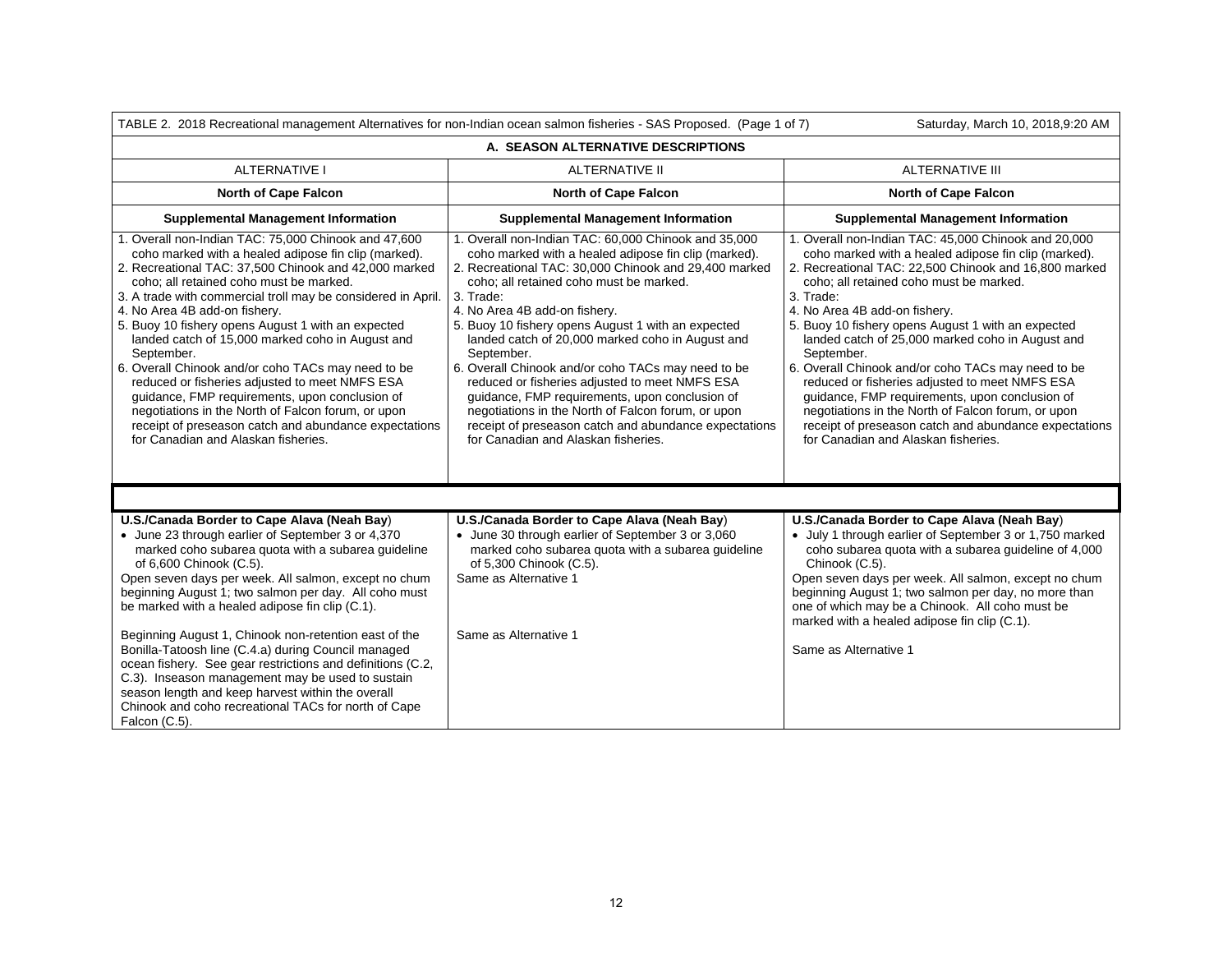| TABLE 2. 2018 Recreational management Alternatives for non-Indian ocean salmon fisheries - SAS Proposed. (Page 2 of 7)<br>Saturday, March 10, 2018,9:20 AM                                                                                                                                                                                                                                                                                                                                                                                                                                                                                              |                                                                                                                                                                                                                                                                                                                                                                                                     |                                                                                                                                                                                                                                                                                                                                                                                            |  |  |
|---------------------------------------------------------------------------------------------------------------------------------------------------------------------------------------------------------------------------------------------------------------------------------------------------------------------------------------------------------------------------------------------------------------------------------------------------------------------------------------------------------------------------------------------------------------------------------------------------------------------------------------------------------|-----------------------------------------------------------------------------------------------------------------------------------------------------------------------------------------------------------------------------------------------------------------------------------------------------------------------------------------------------------------------------------------------------|--------------------------------------------------------------------------------------------------------------------------------------------------------------------------------------------------------------------------------------------------------------------------------------------------------------------------------------------------------------------------------------------|--|--|
| A. SEASON ALTERNATIVE DESCRIPTIONS                                                                                                                                                                                                                                                                                                                                                                                                                                                                                                                                                                                                                      |                                                                                                                                                                                                                                                                                                                                                                                                     |                                                                                                                                                                                                                                                                                                                                                                                            |  |  |
| <b>ALTERNATIVE I</b>                                                                                                                                                                                                                                                                                                                                                                                                                                                                                                                                                                                                                                    | <b>ALTERNATIVE II</b>                                                                                                                                                                                                                                                                                                                                                                               | <b>ALTERNATIVE III</b>                                                                                                                                                                                                                                                                                                                                                                     |  |  |
| Cape Alava to Queets River (La Push Subarea)<br>• June 23 through earlier of September 3 or 990 marked<br>coho subarea quota with a subarea guideline of 2,000<br>Chinook (C.5)<br>• September 29 through earlier of October 14 or 100<br>marked coho quota or 100 Chinook quota (C.5) in the<br>area north of 47°50'00 N. lat. and south of 48°00'00" N.<br>lat.<br>Open seven days per week. All salmon, two salmon per<br>day. All coho must be marked with a healed adipose fin<br>clip. (see Ocean Boat Limits, C.1). See gear restrictions                                                                                                        | Cape Alava to Queets River (La Push Subarea)<br>• June 30 through earlier of September 3 or 660 marked<br>coho subarea quota with a subarea guideline of 1,600<br>Chinook (C.5).<br>• September 29 through earlier of October 14 or 100<br>marked coho quota or 100 Chinook quota (C.5) in the<br>area north of 47°50'00 N. lat. and south of 48°00'00" N.<br>lat.<br>Same as Alternative 1         | Cape Alava to Queets River (La Push Subarea)<br>• July 1 through earlier of September 3 or 440 marked<br>coho subarea quota with a subarea guideline of 1,300<br>Chinook (C.5).<br>Same as Alternative 1<br>Open seven days per week. All salmon, two salmon per<br>day, no more than one of which may be a Chinook. All                                                                   |  |  |
| and definitions (C.2, C.3).<br>Inseason management may be used to sustain season<br>length and keep harvest within the overall Chinook and<br>coho recreational TACs for north of Cape Falcon (C.5).                                                                                                                                                                                                                                                                                                                                                                                                                                                    | Same as Alternative 1                                                                                                                                                                                                                                                                                                                                                                               | coho must be marked with a healed adipose fin clip (see<br>Ocean Boat Limits, C.1). See gear restrictions and<br>definitions (C.2, C.3).<br>Same as Alternative 1                                                                                                                                                                                                                          |  |  |
| Queets River to Leadbetter Point (Westport Subarea)<br>• July 1 through earlier of September 3 or 15,540 marked<br>coho subarea quota with a subarea guideline of 17,800<br>Chinook (C.5).<br>Open seven days per week. All salmon; two salmon per<br>day, no more than one of which may be a Chinook. All<br>coho must be marked with a healed adipose fin clip (C.1).                                                                                                                                                                                                                                                                                 | Queets River to Leadbetter Point (Westport Subarea)<br>• June 24 through earlier of September 3 or 10,880<br>marked coho subarea quota with a subarea guideline of<br>14,200 Chinook (C.5)<br>Open five days per week (Sunday through Thursday). All<br>salmon; two salmon per day, no more than one of which<br>may be a Chinook. All coho must be marked with a healed<br>adipose fin clip (C.1). | Queets River to Leadbetter Point (Westport Subarea)<br>• July 1 through earlier of September 3 or 6,210 marked<br>coho subarea quota with a subarea guideline of 10,600<br>Chinook<br>Open five days per week (Sunday through Thursday). All<br>salmon; two salmon per day no more than one of which<br>may be a Chinook. All coho must be marked with a healed<br>adipose fin clip (C.1). |  |  |
| See gear restrictions and definitions (C.2, C.3). Grays<br>Harbor Control Zone closed beginning August 13 (C.4.b).<br>Inseason management may be used to sustain season<br>length and keep harvest within the overall Chinook and<br>coho recreational TACs for north of Cape Falcon (C.5).                                                                                                                                                                                                                                                                                                                                                             | Same as Alternative 1.                                                                                                                                                                                                                                                                                                                                                                              | Same as Alternative 1.                                                                                                                                                                                                                                                                                                                                                                     |  |  |
| Leadbetter Point to Cape Falcon (Columbia River<br>Subarea)<br>• June 23 through earlier of September 3 or 21,000<br>marked coho subarea quota with a subarea guideline of<br>11,000 Chinook (C.5).<br>Open seven days per week. All salmon; two salmon per<br>day, no more than one of which may be a Chinook. All<br>coho must be marked with a healed adipose fin clip (C.1).<br>See gear restrictions and definitions (C.2, C.3). Columbia<br>Control Zone closed (C.4.c). Inseason management may<br>be used to sustain season length and keep harvest within<br>the overall Chinook and coho recreational TACs for north<br>of Cape Falcon (C.5). | Leadbetter Point to Cape Falcon (Columbia River<br>Subarea)<br>· June 30 through earlier of September 3 or 14,700<br>marked coho subarea quota with a subarea guideline of<br>8,800 Chinook (C.5).<br>Same as Alternative 1.                                                                                                                                                                        | Leadbetter Point to Cape Falcon (Columbia River<br>Subarea)<br>• July 1 through earlier of September 3 or 8,400 marked<br>coho subarea quota with a subarea guideline of 6,600<br>Chinook (C.5).<br>Same as Alternative 1.                                                                                                                                                                 |  |  |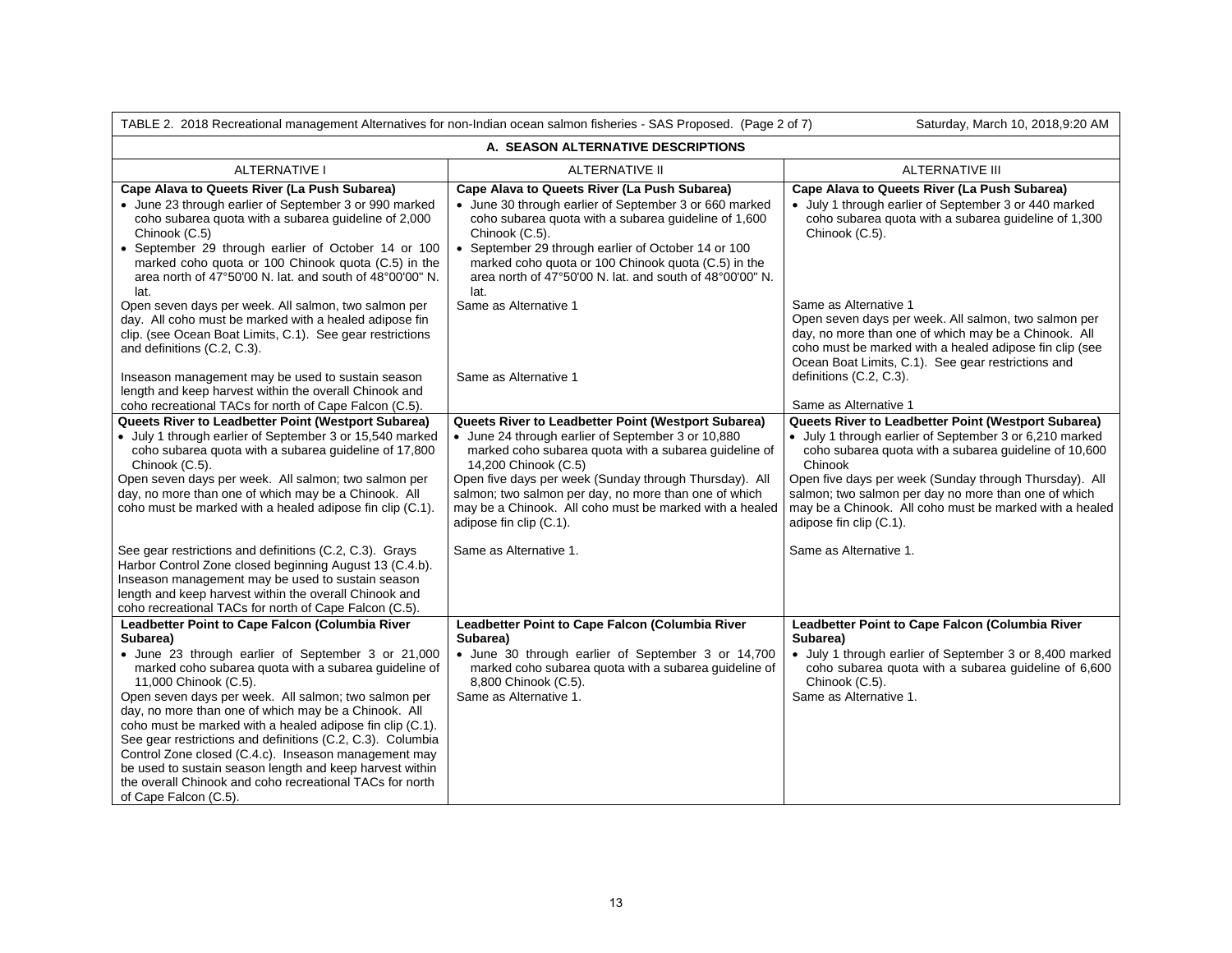| TABLE 2. 2018 Recreational management Alternatives for non-Indian ocean salmon fisheries - SAS Proposed. (Page 3 of 7)<br>Saturday, March 10, 2018,9:20 AM                                                                                                                                                                                                                                                                                                                                                                                                                                                                                                                                                                                                                 |                                                                                                                                                                                                                                                        |                                                                                                                                                                                                                                                            |  |  |
|----------------------------------------------------------------------------------------------------------------------------------------------------------------------------------------------------------------------------------------------------------------------------------------------------------------------------------------------------------------------------------------------------------------------------------------------------------------------------------------------------------------------------------------------------------------------------------------------------------------------------------------------------------------------------------------------------------------------------------------------------------------------------|--------------------------------------------------------------------------------------------------------------------------------------------------------------------------------------------------------------------------------------------------------|------------------------------------------------------------------------------------------------------------------------------------------------------------------------------------------------------------------------------------------------------------|--|--|
| A. SEASON ALTERNATIVE DESCRIPTIONS                                                                                                                                                                                                                                                                                                                                                                                                                                                                                                                                                                                                                                                                                                                                         |                                                                                                                                                                                                                                                        |                                                                                                                                                                                                                                                            |  |  |
| South of Cape Falcon                                                                                                                                                                                                                                                                                                                                                                                                                                                                                                                                                                                                                                                                                                                                                       | South of Cape Falcon<br>South of Cape Falcon                                                                                                                                                                                                           |                                                                                                                                                                                                                                                            |  |  |
| <b>ALTERNATIVE I</b>                                                                                                                                                                                                                                                                                                                                                                                                                                                                                                                                                                                                                                                                                                                                                       | <b>ALTERNATIVE II</b>                                                                                                                                                                                                                                  | <b>ALTERNATIVE III</b>                                                                                                                                                                                                                                     |  |  |
| <b>Supplemental Management Information</b>                                                                                                                                                                                                                                                                                                                                                                                                                                                                                                                                                                                                                                                                                                                                 | <b>Supplemental Management Information</b>                                                                                                                                                                                                             | <b>Supplemental Management Information</b>                                                                                                                                                                                                                 |  |  |
| 1. Sacramento River fall Chinook spawning escapement<br>hatchery and natural area adults.<br>of<br>2. Sacramento Index exploitation rate of ___%.<br>3. Klamath River recreational fishery allocation: _ adult<br>Klamath River fall Chinook.<br>4. Klamath tribal allocation: __ adult Klamath River fall<br>Chinook.<br>5. Overall recreational coho TAC:<br>coho marked<br>with a healed adipose fin clip (marked), and<br>coho in the non-mark-selective coho fishery.<br>6. Fisheries may need to be adjusted to meet NMFS ESA<br>consultation standards, FMP requirements, other<br>management objectives, or upon receipt of new<br>allocation recommendations from the CFGC.<br>Cape Falcon to Humbug Mt.<br>• March 15-October 31 (C.6), except as provided below | Cape Falcon to Humbug Mt.<br>• March15-October 31 (C.6), except as provided below                                                                                                                                                                      | Cape Falcon to Humbug Mt.<br>• March 15- October 31 (C.6), except as provided below                                                                                                                                                                        |  |  |
| during the all-salmon mark-selective, and the non-<br>mark-selective coho fishery (C.5).<br>Open seven days per week. All salmon except coho, two<br>fish per day (C.1). Chinook minimum size limit of 24<br>inches total length (B). See gear restrictions and<br>definitions (C.2, C.3).                                                                                                                                                                                                                                                                                                                                                                                                                                                                                 | during the all-salmon mark-selective coho fishery.<br>Open seven days per week. All salmon except coho, two<br>salmon per day (C.1). Chinook minimum size limit of 24<br>inches total length (B). See gear restrictions and<br>definitions (C.2, C.3). | during the all-salmon non-mark-selective coho fishery.<br>Open seven days per week. All salmon except coho, two<br>salmon per day (C.1). Chinook minimum size limit of 24<br>inches total length (B). See gear restrictions and<br>definitions (C.2, C.3). |  |  |
| October 1-31: The fishery is only open shoreward of the<br>40 fathom management line.                                                                                                                                                                                                                                                                                                                                                                                                                                                                                                                                                                                                                                                                                      | September 4-October 31: The fishery is only open<br>shoreward of the 40 fathom management line.                                                                                                                                                        | October 1-31: The fishery is only open shoreward of the<br>40 fathom management line.                                                                                                                                                                      |  |  |
| In 2019, the season will open March 15 for all salmon<br>except coho, two salmon per day (C.1). Chinook minimum<br>size limit of 24 inches total length (B); and the same gear<br>restrictions as in 2018 (C.2, C.3).                                                                                                                                                                                                                                                                                                                                                                                                                                                                                                                                                      | In 2019, same as Alternative 1.                                                                                                                                                                                                                        | In 2019, same as Alternative 1.                                                                                                                                                                                                                            |  |  |
| Fishing in the Stonewall Bank yelloweye rockfish conservation area restricted to trolling only on days the all depth recreational halibut fishery is open (call the halibut fishing hotline<br>1-800-662-9825 for specific dates) (C.3.b, C.4.d).                                                                                                                                                                                                                                                                                                                                                                                                                                                                                                                          |                                                                                                                                                                                                                                                        |                                                                                                                                                                                                                                                            |  |  |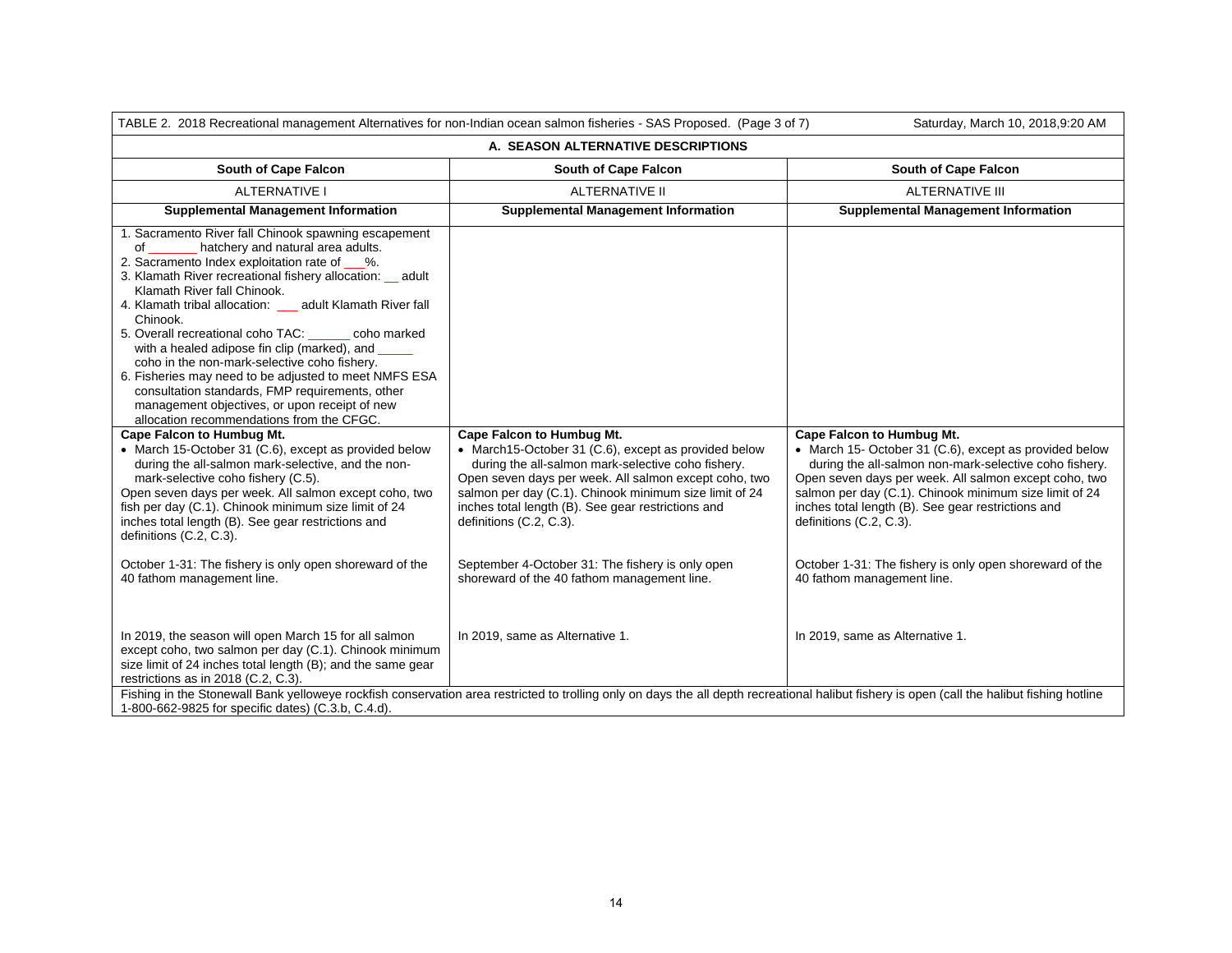| TABLE 2. 2018 Recreational management Alternatives for non-Indian ocean salmon fisheries - SAS Proposed. (Page 4 of 7)<br>Saturday, March 10, 2018,9:20 AM                                                                                                                                                                                                                                                                                                                                                                                                                                   |                                                                                                                                                                                                                                                                                                                                                                                                            |                                                                                                                                                                                                                                                                                                                            |  |
|----------------------------------------------------------------------------------------------------------------------------------------------------------------------------------------------------------------------------------------------------------------------------------------------------------------------------------------------------------------------------------------------------------------------------------------------------------------------------------------------------------------------------------------------------------------------------------------------|------------------------------------------------------------------------------------------------------------------------------------------------------------------------------------------------------------------------------------------------------------------------------------------------------------------------------------------------------------------------------------------------------------|----------------------------------------------------------------------------------------------------------------------------------------------------------------------------------------------------------------------------------------------------------------------------------------------------------------------------|--|
| A. SEASON ALTERNATIVE DESCRIPTIONS                                                                                                                                                                                                                                                                                                                                                                                                                                                                                                                                                           |                                                                                                                                                                                                                                                                                                                                                                                                            |                                                                                                                                                                                                                                                                                                                            |  |
| <b>ALTERNATIVE I</b>                                                                                                                                                                                                                                                                                                                                                                                                                                                                                                                                                                         | ALTERNATIVE II                                                                                                                                                                                                                                                                                                                                                                                             | <b>ALTERNATIVE III</b>                                                                                                                                                                                                                                                                                                     |  |
| <b>Cape Falcon to Humbug Mt.</b><br>All-salmon mark-selective coho:<br>• June 30 through the earlier of August 19, or a landed<br>catch of 20,000 marked coho (C.6).<br>Open seven days per week. All salmon, two salmon per<br>day. All retained coho must be marked with a healed<br>adipose fin clip (C.1). See minimum size limits (B). See<br>gear restrictions and definitions (C.2, C.3).<br>Any remainder of the mark selective coho quota will be<br>transferred on an impact neutral basis to the Sept. non-<br>selective coho quota from Cape Falcon to Humbug<br>Mountain (C.5). | <b>Cape Falcon to Humbug Mt.</b><br>All-salmon mark-selective coho fishery:<br>• June 30 through the earlier of September 3, or a landed<br>catch of 40,000 marked coho (C.6).<br>Open seven days per week. All salmon, two salmon per<br>day. All retained coho must be marked with a healed<br>adipose fin clip (C.1). See minimum size limits (B). See<br>gear restrictions and definitions (C.2, C.3). | <b>Cape Falcon to Humbug Mt.</b>                                                                                                                                                                                                                                                                                           |  |
| Non-mark-selective coho fishery:<br>• September 1 through the earlier of September 30, or a<br>landed catch of a 12,000 non-mark-selective coho<br>quota.<br>Open seven days per week. All salmon, two salmon per<br>day (C.1). See minimum size limits (B). See gear<br>restrictions and definitions (C.2, C.3).                                                                                                                                                                                                                                                                            |                                                                                                                                                                                                                                                                                                                                                                                                            | Non-mark-selective coho fishery:<br>• September 1 through the earlier of September 30, or a<br>landed catch of a 16,000 non-mark-selective coho quota<br>$(C.6)$ .<br>Open seven days per week. All salmon, two salmon per<br>day (C.1). See minimum size limits (B). See gear<br>restrictions and definitions (C.2, C.3). |  |
| Fishing in the Stonewall Bank yelloweye rockfish conservation area restricted to trolling only on days the all depth recreational halibut fishery is open (call the halibut fishing hotline<br>1-800-662-9825 for specific dates) (C.3.b, C.4.d).                                                                                                                                                                                                                                                                                                                                            |                                                                                                                                                                                                                                                                                                                                                                                                            |                                                                                                                                                                                                                                                                                                                            |  |
| Humbug Mt. to OR/CA Border. (Oregon KMZ)<br>• May 19 through August 26 (C.6).<br>All salmon except coho. Seven days per week, two salmon<br>per day (C.1). Chinook minimum size limit of 24 inches total<br>length (B). See gear restrictions and definitions (C.2, C.3).                                                                                                                                                                                                                                                                                                                    | Humbug Mt. to OR/CA Border. (Oregon KMZ)<br>• June 1-17; July 1-15; August 4-12 (C.6).<br>All salmon except coho. Seven days per week, two salmon<br>per day (C.1). Chinook minimum size limit of 24 inches total<br>length (B). See gear restrictions and definitions (C.2, C.3)                                                                                                                          | Humbug Mt. to OR/CA Border. (Oregon KMZ)<br>• May 19-July 4 $(C.6)$ .<br>All salmon except coho. Two salmon per day (C.1).<br>Chinook minimum size limit of 24 inches total length (B).<br>See gear restrictions and definitions (C.2, C.3).                                                                               |  |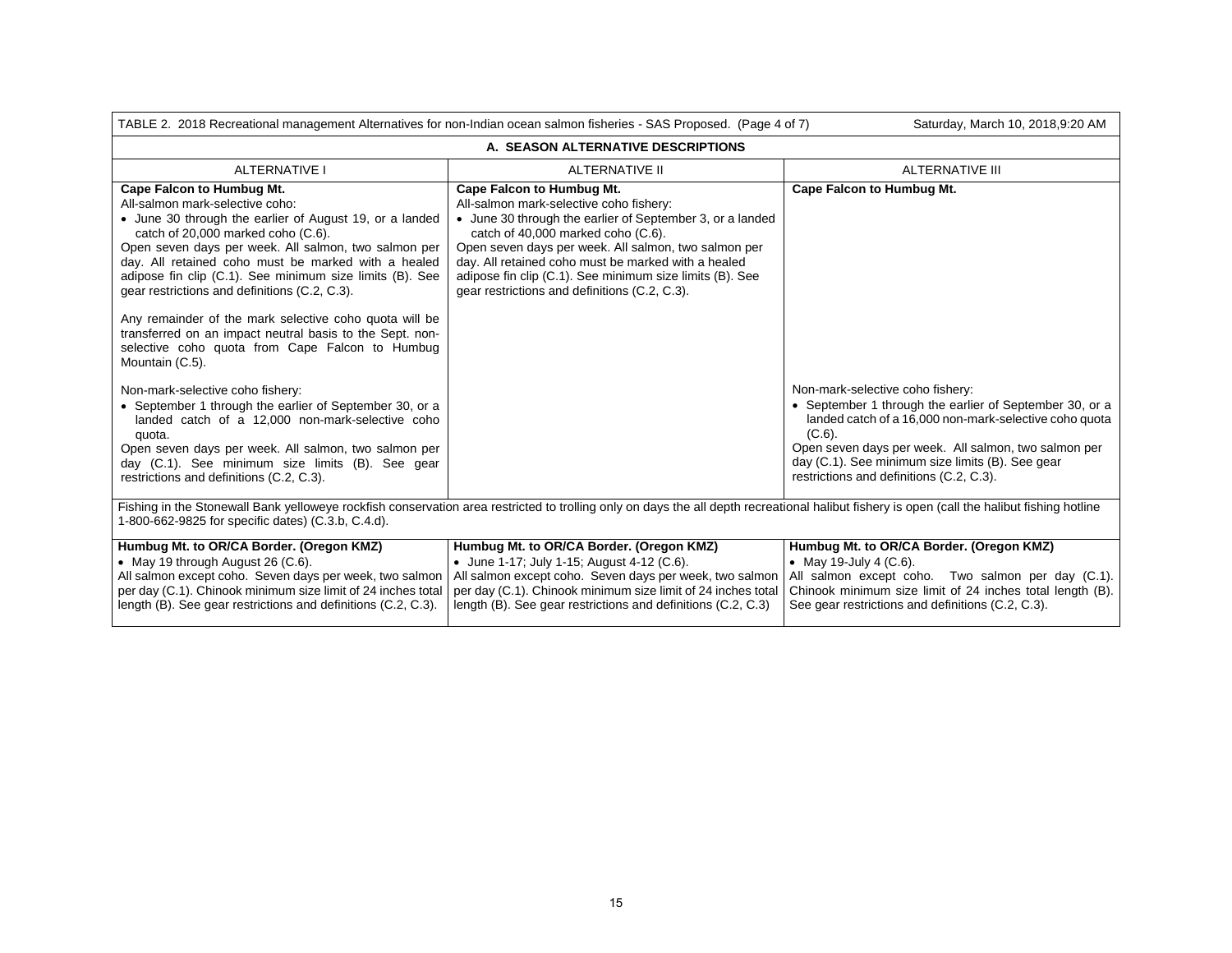| TABLE 2. 2018 Recreational management Alternatives for non-Indian ocean salmon fisheries - SAS Proposed. (Page 5 of 7)<br>Saturday, March 10, 2018,9:20 AM                                                                                                                                                                                                                                              |                                                                                                                                                                                                                                                                                                                                                                                   |                                                                                                                                                                                                                                                                                                                                                                               |  |  |  |
|---------------------------------------------------------------------------------------------------------------------------------------------------------------------------------------------------------------------------------------------------------------------------------------------------------------------------------------------------------------------------------------------------------|-----------------------------------------------------------------------------------------------------------------------------------------------------------------------------------------------------------------------------------------------------------------------------------------------------------------------------------------------------------------------------------|-------------------------------------------------------------------------------------------------------------------------------------------------------------------------------------------------------------------------------------------------------------------------------------------------------------------------------------------------------------------------------|--|--|--|
| A. SEASON ALTERNATIVE DESCRIPTIONS                                                                                                                                                                                                                                                                                                                                                                      |                                                                                                                                                                                                                                                                                                                                                                                   |                                                                                                                                                                                                                                                                                                                                                                               |  |  |  |
| <b>ALTERNATIVE I</b>                                                                                                                                                                                                                                                                                                                                                                                    | <b>ALTERNATIVE II</b>                                                                                                                                                                                                                                                                                                                                                             | <b>ALTERNATIVE III</b>                                                                                                                                                                                                                                                                                                                                                        |  |  |  |
| OR/CA Border to Horse Mt. (California KMZ)<br>• May 16-September 3 (C.6).<br>Open seven days per week. All salmon except coho, two<br>salmon per day (C.1). Chinook minimum size limit of 20<br>inches total length (B). See gear restrictions and<br>definitions (C.2, C.3).                                                                                                                           | OR/CA Border to Horse Mt. (California KMZ)<br>• May 26-September 3 $(C.6)$ .<br>Same as Alternative 1                                                                                                                                                                                                                                                                             | OR/CA Border to Horse Mt. (California KMZ)<br>• June 2-September 3 (C.6).<br>Same as Alternative 1                                                                                                                                                                                                                                                                            |  |  |  |
| Horse Mt. to Point Arena (Fort Bragg)<br>• April 7-September 3 (C.6).<br>Open seven days per week. All salmon except coho, two<br>salmon per day (C.1). Chinook minimum size limit of 20<br>inches total length (B). See gear restrictions and<br>definitions (C.2, C.3).                                                                                                                               | Horse Mt. to Point Arena (Fort Bragg)<br>• April 7-30;<br>• May 15-September 3 $(C.6)$ .<br>Same as Alternative 1                                                                                                                                                                                                                                                                 | Horse Mt. to Point Arena (Fort Bragg)<br>• April 7-30;<br>• May 26-September 3 $(C.6)$ .<br>Same as Alternative 1                                                                                                                                                                                                                                                             |  |  |  |
| In 2019, season opens April 6 for all salmon except coho,<br>two salmon per day (C.1). Chinook minimum size limit of<br>20 inches total length (B); and the same gear restrictions<br>as in 2018 (C.2, C.3).                                                                                                                                                                                            | In 2019, same as Alternative 1                                                                                                                                                                                                                                                                                                                                                    | In 2019, same as Alternative 1                                                                                                                                                                                                                                                                                                                                                |  |  |  |
| Point Arena to Pigeon Point (San Francisco)<br>• April 7-September 3 (C.6).<br>Open Seven days per week. All salmon except coho, two<br>salmon per day (C.1). Chinook minimum size limit of 24<br>inches total length (B). See gear restrictions and<br>definitions (C.2, C.3).<br>In 2019, season opens April 6 for all salmon except coho,<br>two salmon per day (C.1). Chinook minimum size limit of | Point Arena to Pigeon Point (San Francisco)<br>• April 7-30;<br>$\bullet$ May 15-September 30 (C.6).<br>Open Seven days per week. All salmon except coho, two<br>salmon per day (C.1). Chinook minimum size limit of 24<br>inches total length through April 30, 20 inches thereafter<br>(B). See gear restrictions and definitions (C.2, C.3).<br>In 2019, same as Alternative 1 | Point Arena to Pigeon Point (San Francisco)<br>• April 7-30;<br>$\bullet$ May 26- September 30 (C.6).<br>Seven days per week. All salmon except coho, two salmon<br>per day (C.1). Chinook minimum size limit of 24 inches total<br>length through April 30, 20 inches thereafter (B). See gear<br>restrictions and definitions (C.2, C.3).<br>In 2019, same as Alternative 1 |  |  |  |
| 24 inches total length (B); and the same gear restrictions<br>as in 2018 (C.2, C.3).                                                                                                                                                                                                                                                                                                                    |                                                                                                                                                                                                                                                                                                                                                                                   |                                                                                                                                                                                                                                                                                                                                                                               |  |  |  |
| Pigeon Point to U.S./Mexico Border (Monterey)<br>• April 7-September 3 (C.6).<br>Open seven days per week. All salmon except coho, two<br>salmon per day (C.1). Chinook minimum size limit of 24<br>inches total length (B). See gear restrictions and<br>definitions (C.2, C.3).                                                                                                                       | Pigeon Point to U.S./Mexico Border (Monterey)<br>• April 7-August 12 $(C.6)$ .<br>Same as Alternative 1                                                                                                                                                                                                                                                                           | Pigeon Point to U.S./Mexico Border (Monterey)<br>• April 7-July 31 (C.6).<br>Same as Alternative 1                                                                                                                                                                                                                                                                            |  |  |  |
| In 2019, season opens April 6 for all salmon except coho,<br>two salmon per day (C.1). Chinook minimum size limit of<br>24 inches total length (B); and the same gear restrictions<br>as in 2018 (C.2, C.3).                                                                                                                                                                                            | In 2019, same as Alternative 1                                                                                                                                                                                                                                                                                                                                                    | In 2019, same as Alternative 1                                                                                                                                                                                                                                                                                                                                                |  |  |  |
| California State regulations require all salmon be made available to a CDFW representative for sampling immediately at port of landing. Any person in possession of a salmon with a<br>missing adipose fin, upon request by an authorized agent or employee of the CDFW, shall immediately relinquish the head of the salmon to the state (California Code of Regulations Title<br>14 Section 1.73).    |                                                                                                                                                                                                                                                                                                                                                                                   |                                                                                                                                                                                                                                                                                                                                                                               |  |  |  |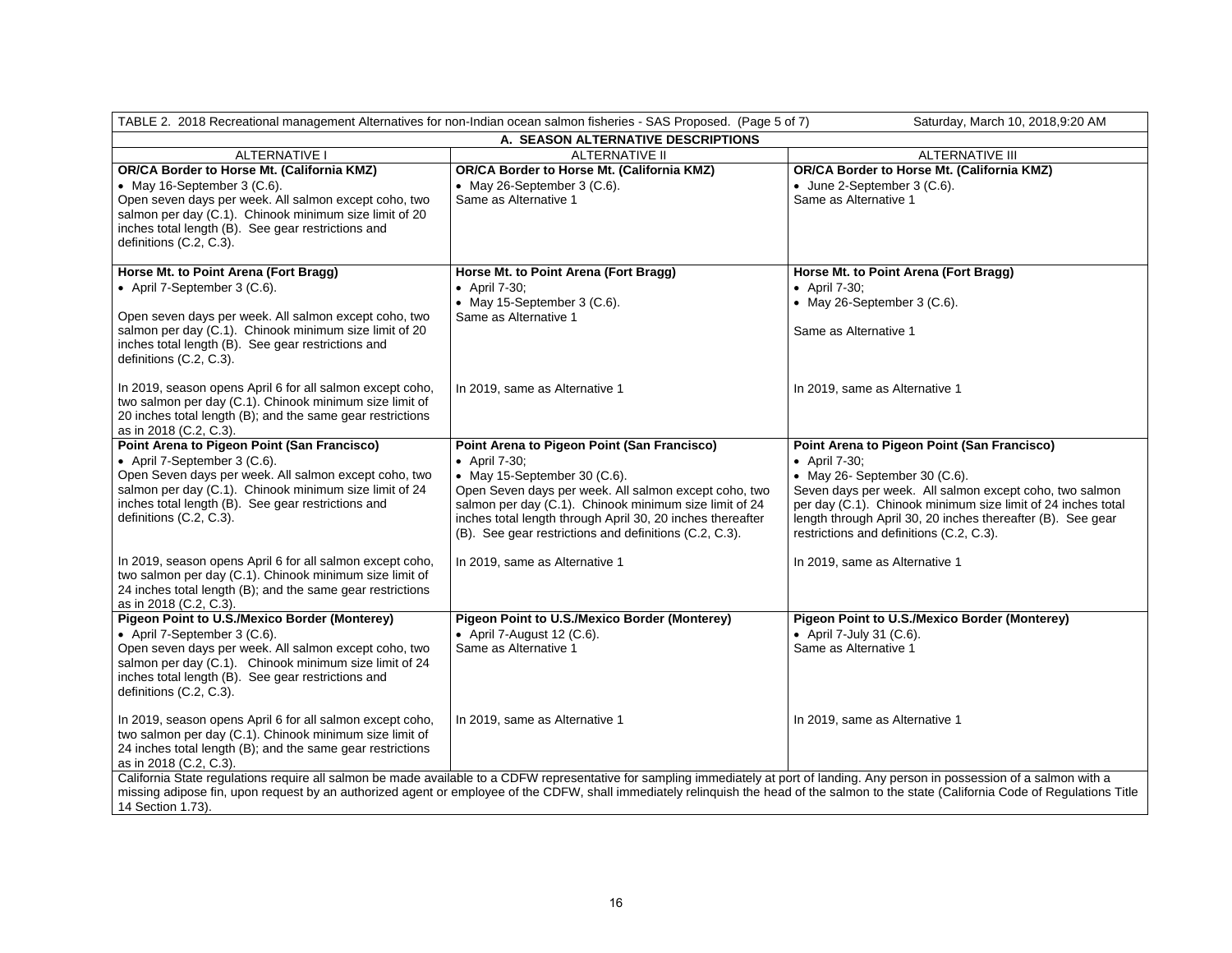TABLE 2. 2018 Recreational management Alternatives for non-Indian ocean salmon fisheries - SAS Proposed. (Page 6 of 7) Saturday, March 10, 2018,9:20 AM

| B. MINIMUM SIZE (Inches) (See C.1)                    |         |      |      |  |
|-------------------------------------------------------|---------|------|------|--|
| Area (when open)                                      | Chinook | Coho | Pink |  |
| North of Cape Falcon                                  | 24      | 16   | None |  |
| Cape Falcon to Humbug Mt.                             | 24      | 16   | None |  |
| Humbug Mt. to OR/CA Border                            | 24      | 16   | None |  |
| OR/CA Border to Horse Mt.                             | 20      | ٠    | 20   |  |
| Horse Mt. to Pt. Arena                                | 20      |      | 20   |  |
| Pt. Arena to Pigeon Pt. (Alt. 1)                      | 24      |      | 24   |  |
| Pt. Arena to Pigeon Pt. $\le$ April 30 (Alt. 2 and 3) | 24      |      | 24   |  |
| Pt. Arena to Pigeon Pt. > April 30 (Alt. 2 and 3)     | 20      |      | 20   |  |
| Pigeon Pt. to Pt. Sur                                 | 24      |      | 24   |  |
| Pt. Sur to U.S./Mexico Border                         | 24      |      | 24   |  |

## **C. REQUIREMENTS, DEFINITIONS, RESTRICTIONS, OR EXCEPTIONS**

C.1. Compliance with Minimum Size and Other Special Restrictions: All salmon on board a vessel must meet the minimum size or other special requirements for the area being fished and the area in which they are landed if that area is open. Salmon may be landed in an area that is closed only if they meet the minimum size or other special requirements for the area in which they were caught. Salmon may not be filleted prior to landing.

Ocean Boat Limits: Off the coast of Washington, Oregon, and California, each fisher aboard a vessel may continue to use angling gear until the combined daily limits of Chinook and coho salmon for all licensed and juvenile anglers aboard have been attained (additional state restrictions may apply).

- C.2. Gear Restrictions: Salmon may be taken only by hook and line using barbless hooks. All persons fishing for salmon, and all persons fishing from a boat with salmon on board, must meet the gear restrictions listed below for specific areas or seasons.
	- a. *U.S./Canada Border to Pt. Conception, California*: No more than one rod may be used per angler; and no more than two single point, single shank barbless hooks are required for all fishing gear.
	- b. *Horse Mt., California, to Pt. Conception, California:* Single point, single shank, barbless circle hooks (see gear definitions below) are required when fishing with bait by any means other than trolling, and no more than two such hooks shall be used. When angling with two hooks, the distance between the hooks must not exceed five inches when measured from the top of the eye of the top hook to the inner base of the curve of the lower hook, and both hooks must be permanently tied in place (hard tied). Circle hooks are not required when artificial lures are used without bait.

## C.3. Gear Definitions:

- a. *Recreational fishing gear defined*: Off Oregon and Washington, angling tackle consists of a single line that must be attached to a rod and reel held by hand or closely attended; the rod and reel must be held by hand while playing a hooked fish. No person may use more than one rod and line while fishing off Oregon or Washington. Off California, the line must be attached to a rod and reel held by hand or closely attended; weights directly attached to a line may not exceed four pounds (1.8 kg). While fishing off California north of Pt. Conception, no person fishing for salmon, and no person fishing from a boat with salmon on board, may use more than one rod and line. Fishing includes any activity which can reasonably be expected to result in the catching, taking, or harvesting of fish.
- b. *Trolling defined*: Angling from a boat or floating device that is making way by means of a source of power, other than drifting by means of the prevailing water current or weather conditions.
- c. *Circle hook defined*: A hook with a generally circular shape and a point which turns inward, pointing directly to the shank at a 90° angle.